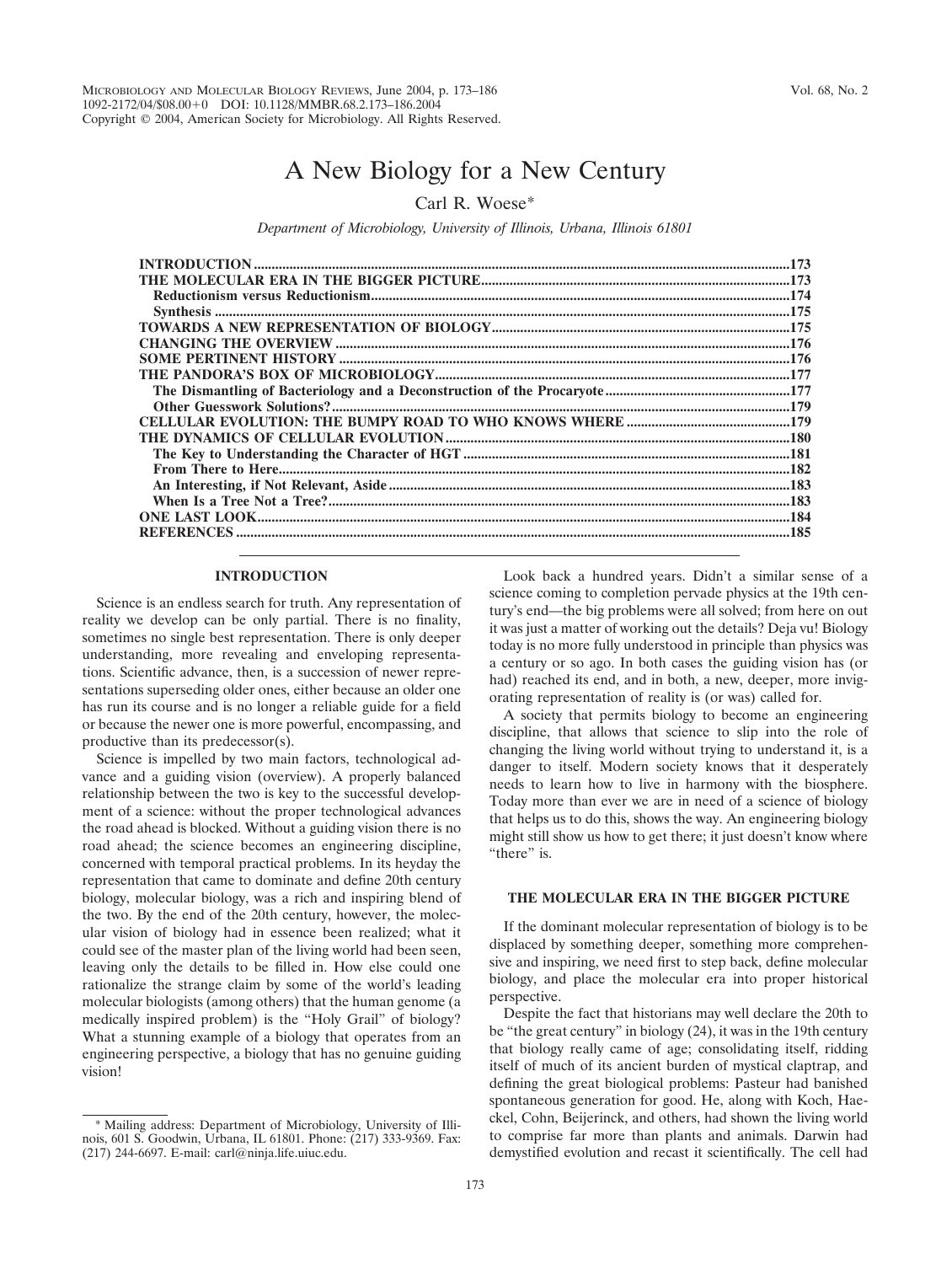emerged as the basic unit of biology. The gene had begun to take form (in the mind's eye). Embryology, given an experimental dimension, was to become an ever deepening and fascinating puzzle. Add to this biology's perennial concern with the nature and significance of biological form, and you had a science well worthy of the name (40). The proof of this, if such were needed, was that the more "mature" sciences, first chemistry and then physics, began to treat biology as worthy of interest in its own right—as a source of interesting problems, not just interesting products (41).

The great problems of 19th century biology were of two conceptually quite different types, and this difference would be greatly enhanced in the climate within which 19th and (especially) 20th century biology developed. On the one hand were the "encapsulatable" problems, those of the gene and the cell. Understanding here lay very much in the parts. On the other hand were the holistic problems, evolution and the genesis and nature of biological form (organization), where the parts don't give a real sense of the whole.

The climate just referred to, of course, was the colorless, reductionist world of 19th century classical physics, which by that time had strongly affected the outlook of western society in general. The living world did not exist in any fundamental sense for classical physics (53): reality lay only in atoms, their interactions, and certain forces that acted at a distance. The living world, in all its complexity and beauty, was merely a secondary, highly derived and complicated manifestation of atomic reality and, like everything else in our direct experience, could (in principle) be completely explained (away) in terms of the ever-jostling sea of tiny atomic particles (53). The intuitive disparity between atomic reality and the "biological reality" inherent in direct experience became the dialectic that underlay the development of 20th century biology.

Given the technological flow of society and science, it was just a matter of time before 19th century physics (in the guise of molecular biology and its adjunct, biochemistry) would enter biology's world (41). But molecular biology would prove a mixed blessing. On the positive side, those problems (or portions thereof) that were amenable to a reductionist approach would benefit from the fresh, no-nonsense outlook and experimental power of molecular biology. In addition, biology as a whole would benefit from the physicist's general modus operandi, i.e., from the well-honed understanding of what science is and how it should be done: the crisp framing of problems, the clear understanding of what is and what isn't established truth, the importance of hypothesis testing, and the physicist's disinterested approach in general. On the negative side, biology's holistic problems, which were not commensurate with the new molecular perspective, would remain relatively or completely undeveloped. The result was a distorted growth of biology in the 20th century. The most pernicious aspect of the new molecular biology was it reductionist perspective, which came to permeate biology, completely changing its concept of living systems and leading then to a change in society's concept thereof.

## **Reductionism versus Reductionism**

We cannot proceed further without clarifying and discussing what is meant by reductionism. The stakes here are high because the concept is deeply woven into the fabric of modern biology, and biology today has hit the wall of biocomplexity, reductionism's nemesis. Thus, a topic that previously had been left for the philosophers and scientific dilettantes has suddenly become a very real and global issue for the practicing biologist. "Reductionism" is a confused and cathected issue at the moment, in large measure because biologists use the term in two senses, usually without distinguishing them. This we now have to do. We need to distinguish what can be called "empirical reductionism" from "fundamentalist reductionism." Empirical reductionism is in essence methodological; it is simply a mode of analysis, the dissection of a biological entity or system into its constituent parts in order better to understand it. Empirical reductionism makes no assumptions about the fundamental nature, an ultimate understanding, of living things. Fundamentalist reductionism (the reductionism of 19th century classical physics), on the other hand, is in essence metaphysical. It is ipso facto a statement about the nature of the world: living systems (like all else) can be completely understood in terms of the properties of their constituent parts. This is a view that flies in the face of what classically trained biologists tended to take for granted, the notion of emergent properties. Whereas emergence seems to be required to explain numerous biological phenomena, fundamentalist reductionism flatly denies its existence: in all cases the whole is no more than the sum of its parts. Thus, biology of the 20th century was in the strange position of having to contort itself to conform to a world view (fundamentalist reductionism) that 20th century physics was simultaneously in the process of rejecting. In a metaphysical sense, molecular biology was outdated from the onset! What makes this curious period in biology's history doubly bizarre is that a fundamentalist reductionist perspective wasn't even needed in the first place in order to study biology on the molecular level. The simple empirical reductionist outlook would have done just fine, and technology was moving us in that direction anyway! It will be interesting to see what history has to say about the biology of the 20th century.

It is instructive to catalog some of the changes that fundamental reductionism wrought in our perception and practice of biology. Chief among these is that the biologist's sense of what is important and what is fundamental was retooled to conform to the classical physicist's perception thereof. From this followed changes in the biologist's concept of organism, in his or her view of what constitutes an explanation, in what constitutes a "comprehensive" understanding of biology, in what biology's relationship to the other sciences is, in what biology can tell us about the nature of reality, in what biology's role in the society is, and in what biology's future course will be. These in turn produced changes in how biological knowledge is organized the structure of academic curricula, the nature and purview of biological disciplines and text books, the priorities of biological funding agencies—and an overall change in the perception of biology by the society itself. All has by now been set in stone. It is impossible to discuss modern biology without the cacophony of materialistic reductionism throughout.

Biology's march into reductionism began in earnest with the "rediscovery" of the gene in the early 20th century. And the molecular dissection of the cell, which had begun with physiology being redefined (in part) on the level of enzymology, really took off with the advent of (molecular) genetics. The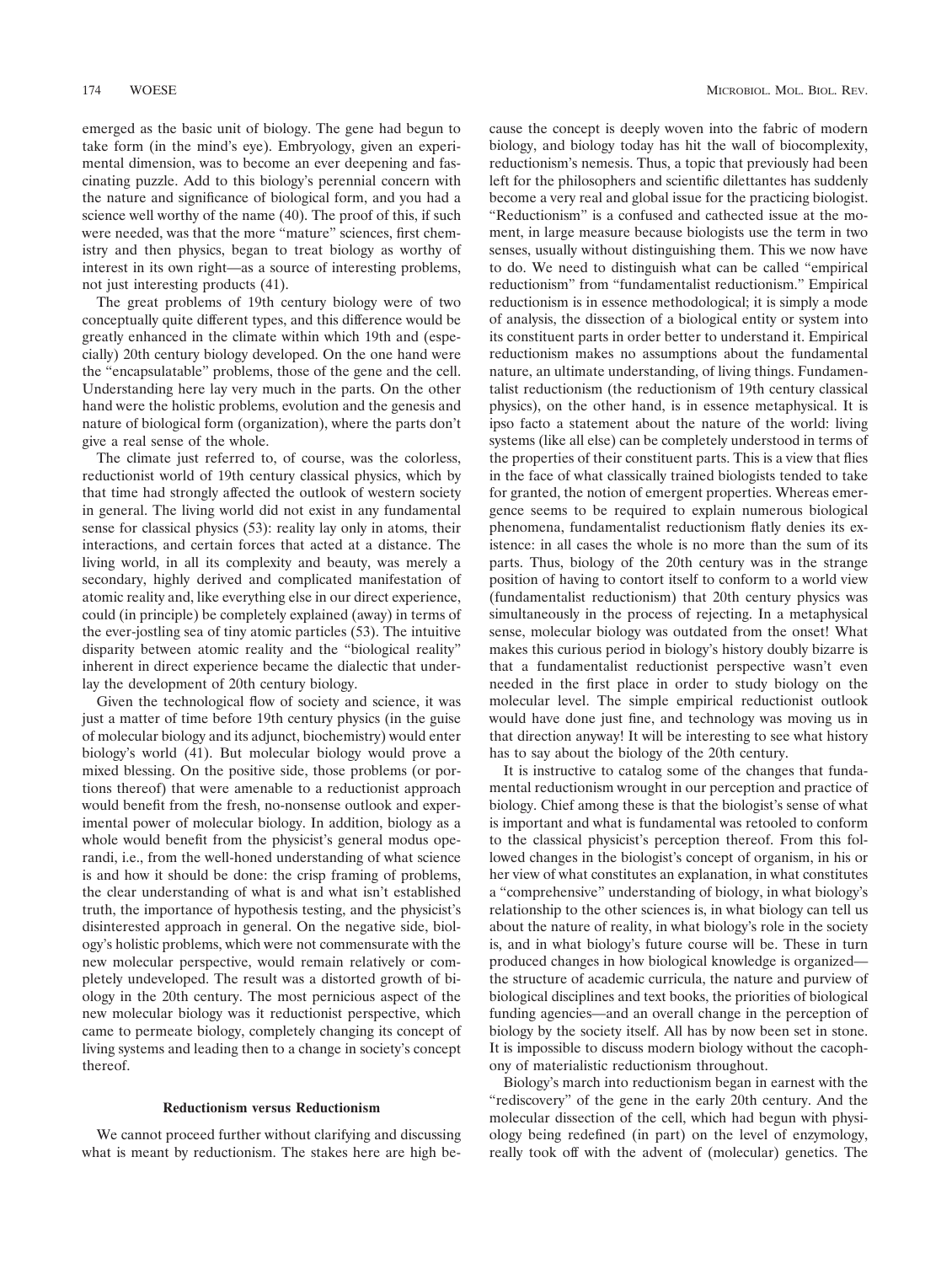problem of biological specificity soon became seen as the problem of specificity in molecular recognition, as manifested by enzymes and by antibodies. Familiar lock-in-key and hand-inglove metaphors became the way to think about it. The whole problem of molecular specificity was raised to another level by Pauling and Delbruck when, in 1940, they proposed that not only was the notion of complementary molecular recognition useful in explaining enzyme and antibody specificity, but it could be used to conceptualize gene replication and gene expression as well (32). Molecular "templating," tight apposition of molecular contours, seemed to be the modus operandi of biology, the basis of life.

The pinnacle of fundamentalist reductionism in biology was reached with the Watson-Crick structure of DNA. This structure, which clearly revealed the mechanism of gene replication, was hailed by molecular biologists as fundamentally solving the problem of the gene—a conclusion reified by the fact that once the Watson-Crick structure became known, most or all of the molecular biology coterie originally involved with the problem effectively packed their intellectual bags and moved on to "other great problems in Biology" (47). It is most interesting that molecular biologists declared the problem of the gene to be solved before the mechanism of translation (the core of gene expression) was at all understood—which, of course, was anathema to the classical biologist, who understood the gene to be defined by the genotype-phenotype relationship, by gene expression as well as gene replication. (I shall examine the implications of this signal, defining point in molecular biology's history further below.)

## **Synthesis**

I think the 20th century molecular era will come to be seen as a necessary and unavoidable transition stage in the overall course of biology: necessary because only by adopting a heavily reductionist orientation and the technology of classical physics could certain biological problems be brought to fruition and transitional because a biology viewed through the eyes of fundamentalist reductionism is an incomplete biology. Knowing the parts of isolated entities is not enough. A musical metaphor expresses it best: molecular biology could read notes in the score, but it couldn't hear the music.

The molecular cup is now empty. The time has come to replace the purely reductionist "eyes-down" molecular perspective with a new and genuinely holistic, "eyes-up," view of the living world, one whose primary focus is on evolution, emergence, and biology's innate complexity. (Note that this does not mean that the problems worked on in any new representation of biology will not be addressed by customary molecular methodology; it is just that they will no longer be defined from molecular biology's procrustean reductionist perspective.)

I am obviously painting 20th century biology in too blackand-white a way. This is for didactic reasons. Of course trends don't suddenly begin or suddenly end, and of course they don't follow in mutually exclusive succession. However, it is often useful to portray them thusly because the trends themselves then stand out more clearly and the transitions between them are easier to recognize. For this reason I have ignored the progress that was made in evolution, morphology, and morphogenesis during the 20th century. Yes, 20th century biologists did work to some extent on the holistic side of biology from the molecular perspective. Yet it is one thing to work on problems that are central to the governing paradigm, but quite another to work on those (such as molecular evolution) that are peripheral to it. In the former case, one's work is swept into the mainstream, incorporated into the ruling world view, and vigorously developed. In the latter, the work more or less lies there as does rubble at a construction site, put up with but not appreciated, and hence underfunded and poorly developed. A future biology cannot be built within the conceptual superstructure of the past. The old superstructure has to be replaced by a new one before the holistic problems of biology can emerge as biology's new mainstream and define its future goals (27).

## **TOWARDS A NEW REPRESENTATION OF BIOLOGY**

Nearly 40 years ago the physicist-philosopher David Bohm exposed the fundamental flaw in the mechanistic reductionist perspective (5): "It does seem odd . . . that just when physics is . . . moving away from mechanism, biology and psychology are moving closer to it. If the trend continues . . . scientists will be regarding living and intelligent beings as mechanical, while they suppose that inanimate matter is too complex and subtle to fit into the limited categories of mechanism."

Bohm was warning us well before the fact that an engineering (mechanistic, reductionist) understanding of biology does not work because it is misleading and fails to capture biology's essence. As is typical of prophecy, Bohm's words went unheeded. Hopefully this time around there are ears to listen.

It has been known for some time that classical physics can deal with (formulate) only the more "linear" aspects of the world; true complexity, the vast "nonlinear" world that physics now recognizes to exist, is beyond the purview of classical physics (33). Thus, molecular biology, with its fundamentalist reductionistic mechanistic perspective, was faced with a difficult if not impossible task in developing a comprehensive understanding of biology. Not seeing the forest for the trees (and not caring what a tree was in any case), molecular biology took the only approach open to it: it clear-cut the forest. In other words, it dispensed with all those aspects of biology that it could not comprehend or effectively deal with (19). Molecular biology's success over the last century has come solely from looking at certain ones of the problems biology poses (the gene and the nature of the cell) and looking at them from a purely reductionist point of view. It has produced an astounding harvest. The other problems, evolution and the nature of biological form, molecular biology chose to ignore, either failing outright to recognize them or dismissing them as inconsequential, as historical accidents, fundamentally inexplicable and irrelevant to our understanding of biology. Now, this should be cause for pause. Any educated layman knows that evolution is what distinguishes the living world from the inanimate. If one's representation of reality takes evolution to be irrelevant to understanding biology, then it is one's representation, not evolution, whose relevance should be questioned!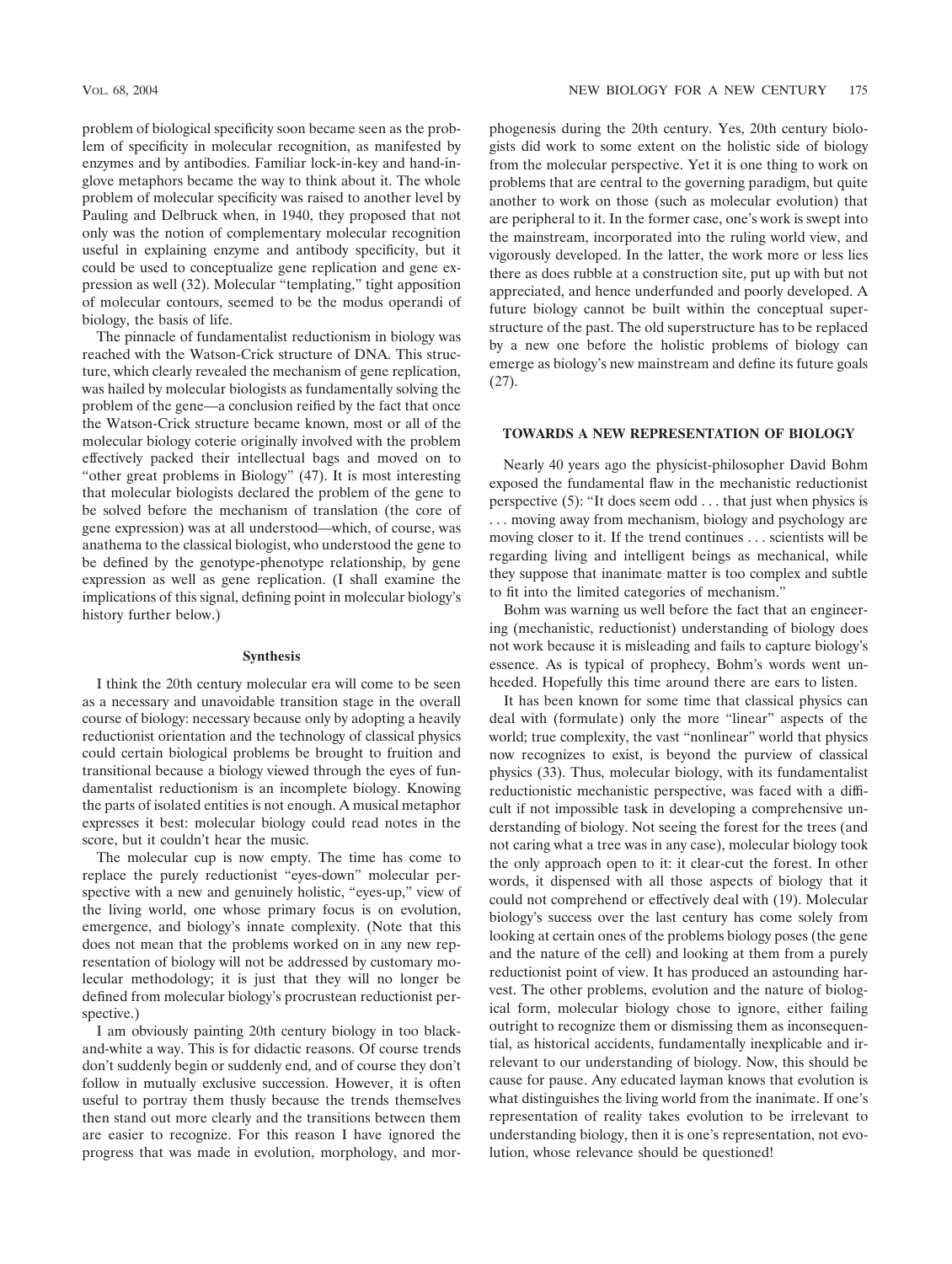### **CHANGING THE OVERVIEW**

Let's stop looking at the organism purely as a molecular machine. The machine metaphor certainly provides insights, but these come at the price of overlooking much of what biology is. Machines are not made of parts that continually turn over, renew. The organism is. Machines are stable and accurate because they are designed and built to be so. The stability of an organism lies in resilience, the homeostatic capacity to reestablish itself. While a machine is a mere collection of parts, some sort of "sense of the whole" inheres in the organism, a quality that becomes particularly apparent in phenomena such as regeneration in amphibians and certain invertebrates and in the homeorhesis exhibited by developing embryos.

If they are not machines, then what are organisms? A metaphor far more to my liking is this. Imagine a child playing in a woodland stream, poking a stick into an eddy in the flowing current, thereby disrupting it. But the eddy quickly reforms. The child disperses it again. Again it reforms, and the fascinating game goes on. There you have it! Organisms are resilient patterns in a turbulent flow—patterns in an energy flow. A simple flow metaphor, of course, fails to capture much of what the organism is. None of our representations of organism capture it in its entirety. But the flow metaphor does begin to show us the organism's (and biology's) essence. And it is becoming increasingly clear that to understand living systems in any deep sense, we must come to see them not materialistically, as machines, but as (stable) complex, dynamic organization.

Twenty-first century biology will concern itself with the great "nonreductionist" 19th century biological problems that molecular biology left untouched. All of these problems are different aspects of one of the great problems in all of science, namely, the nature of (complex) organization. Evolution represents its dynamic, generative aspect; morphology and morphogenesis represent its emergent, material aspect. One can already see the problem of the evolution of cellular organization coming to the fore. And because of both its pressing practical and its fundamental nature, the problem of the basic structure of the biosphere is doing so as well.

My own career is one of the links between biology's reductionist molecular past and its holistic future. Thus, what follows will be autobiographically tinged.

## **SOME PERTINENT HISTORY**

I received my doctorate in biophysics from Yale University in the spring of 1953, just in time to celebrate the greatest achievement of the molecular era, the solving of the doublestranded structure of DNA (52). This one discovery, more than any other, exemplified the difference between the molecular perspective and that of the classical biologist. Here is where the battle between the two perspectives came to a head. As we have seen above, classical biologists effectively allowed biology itself to define the term "fundamental." Molecularists, on the other hand, imposed a reductionist definition of "fundamental," one that reflected their metaphysics. The process of gene replication was fundamental in molecularist eyes because it had a simple, reductionist, templating explanation, the mutual recognition of nucleotides according to the Watson-Crick pairing rules  $(A \cdot T \text{ and } G \cdot C)$ . Up to this point, classical biologists had no problem.

The clash came, however, over the issue of gene expression. Classical biologists naturally considered that process fundamental too. But for the molecularist, gene expression would be a fundamental biological process only if it too could be explained in simple molecular terms—for example, as the result of specific recognition of amino acids by corresponding oligonucleotides—and it was indeed along such lines that molecularists first sought to explain gene expression.

Enter the "era of the genetic code," when theoreticians and experimentalists alike were racing to see who would be first to "crack the code of life"  $(16, 22, 24, 30, 43)$ . As we all know, once cracked, that code did not lead to a fundamental explanation of gene expression (translation). The code seemed to be merely an arbitrary correspondence table between the amino acids and corresponding trinucleotides. There seemed to be no simple physical-chemical interactions underlying the mechanism of gene expression (or that suggested the mode of its evolution). Could it be just another one of evolution's many "historical accidents"? Could there be nothing fundamental about it? That's how the molecularists saw it: outside of its structure, the only fundamental aspect of "the gene" was its mode of replication. Needless to say, classically trained biologists did not see it this way: in that translation (the heart of gene expression) was not yet understood, "the problem of the gene" could not possibly be completely (not to mention fundamentally) solved. No other single issue has exposed the difference between the molecular and classical perspectives more clearly than this one. Should the problem of translation be treated as just another (idiosyncratic) molecular mechanism (as it now is), or is that problem central, and thus fundamental, to the nature of the cell. As we shall see, biology today continues to live with this unresolved problem.

The genetic code became for me the looking glass through which I entered the world of real biology. Like many molecularists of the day, I was taken by the code, and at first I emulated their cryptographic approach to the problem (55). But that approach didn't have a biological "feel" to it. Wasn't it wrong to consider the codon assignments in cryptographic isolation? Weren't they just a superficial but important manifestation of something deeper and more interesting, i.e., how translation evolved? Here was the real problem of the gene, how the genotype-phenotype relationship had come to be. Translation, far from being just another relatively uninteresting study in biological idiosyncrasy, actually represented one of a new class of deep evolutionary questions, all of which had to be formulated and addressed on the molecular level.

Universal evolutionary problems of this kind can be approached only in the context of a universal phylogenetic framework, and in the mid-1960s, when I set out to study the evolution of translation, no such framework existed. Animal and plant phylogenies were reasonably fleshed out, but the huge and overwhelming bacterial world was effectively virgin phylogenetic territory. A massive job lay ahead merely to establish a framework within which to begin operating.

Fortunately, the technology for tackling the job had recently been developed by the one individual who, more than any other, had made 20th century biology technologically possible: Fred Sanger. In the mid-1960s, on his way to developing DNA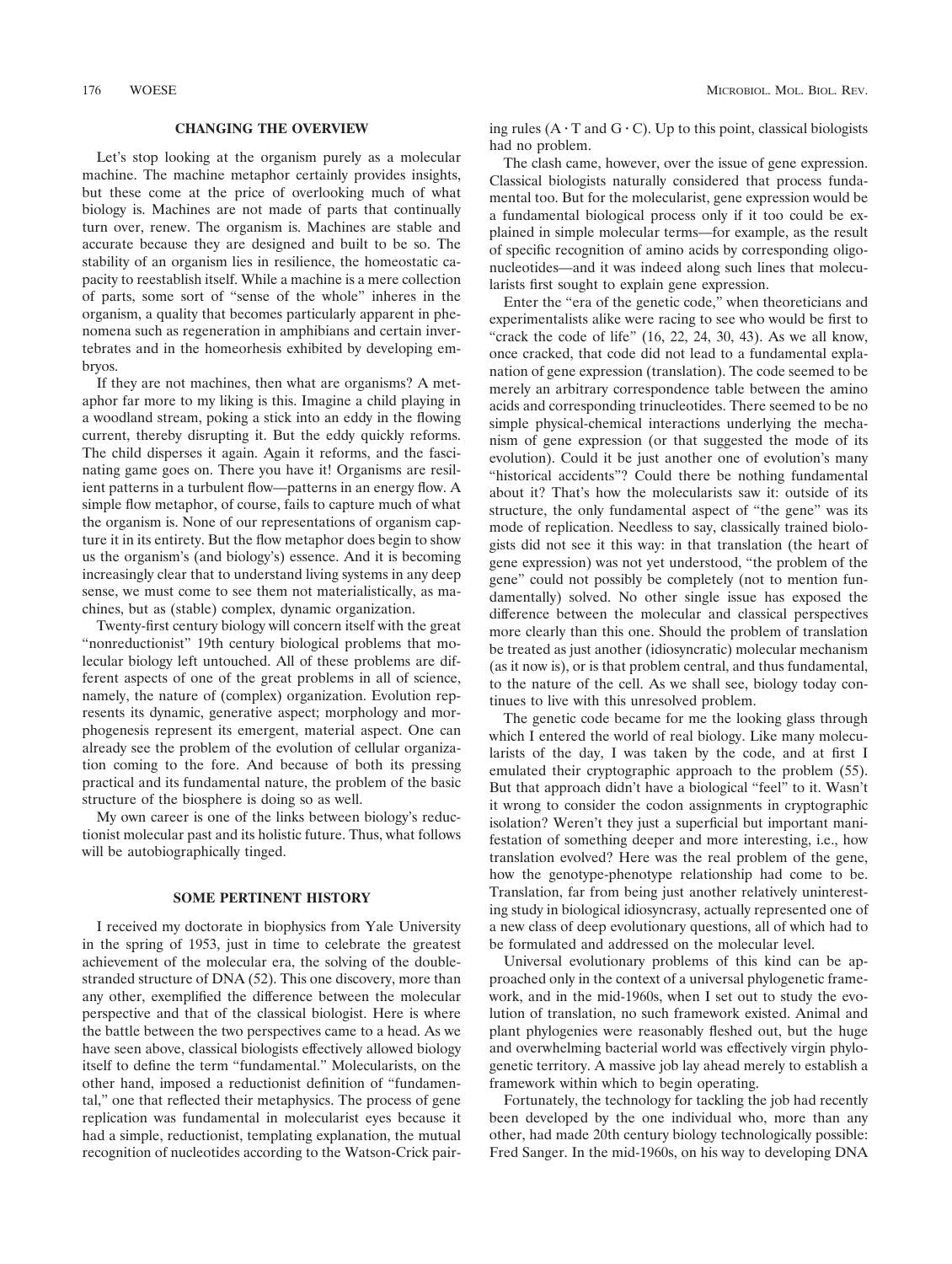sequencing technology (and a second Nobel Prize), Sanger had come up with a method for partially characterizing RNA sequences, a two-dimensional paper electrophoretic method called oligonucleotide cataloging (38). Here was just what was needed, and it had come along at just the right time. While protein sequences were starting to be used to infer phylogenetic relationships, it was already evident that no known single protein sequence had the phylogenetic "reach" required to infer a universal tree (1, 2). However, one particular type of RNA might have. That was rRNA. rRNA molecules are relatively large, universal in distribution, and constant in function. Importantly, their sequences are highly conserved overall (13, 59), and, as central components of a complex and essential cellular mechanism, rRNAs arguably would be less subject to the vagaries of reticulate evolution than would other cellular components (13). If the universal tree could be inferred at all from one single molecular type, then Sanger's oligonucleotide mapping method applied to rRNA was the way to go about it!

As the research program I had set in motion unfolded and the universal phylogenetic jigsaw puzzle began to assemble itself in its hit-or-miss way, the majority of taxa previously proposed (above the level of genus) were swept away (15, 59). In 1976 to 1978 the *Archaea* surfaced (65), with the first methanogen showing in June of 1976 (in a collaboration with Ralph Wolfe and his lab) (14); in May 1977 the first extreme halophiles appeared (28), to be followed at the end of that year by *Thermoplasma* and *Sulfolobus* (done with some initial help from Tom Langworthy) (14, 31).

## **THE PANDORA'S BOX OF MICROBIOLOGY**

In bringing to light the large-scale evolutionary order of life, our studies also made it apparent what a scientific mess 20th century microbiology was in. The discipline had languished too long: it had no concept of itself, was pulling itself hither and yon, and seemed headed for the pit of anonymity. Since the beginning of the century, microbiologists had wrestled with the problem of the natural (phylogenetic) relationships among the bacteria, which held the key to establishing bacteriology as an organismal discipline (as zoology and botany already were). Through no fault of their own, microbiologists had failed to create the needed phylogenetic framework, thus preventing bacteriology from developing into a real organismal discipline. The discipline lacked a meaningful concept of the organisms it studied (45), and there was no contemporary awareness of the serious effect this was having, not merely on the development of bacteriology but on the course of all of biology. (A bacteriology that was a full-fledged organismal discipline would have ameliorated the crippling procrustean reductionism of the molecular paradigm.)

Twentieth century bacteriology was a prime example of a science not seeking to define itself, letting itself instead be defined by external influences. The discipline had never sought to frame the overarching questions that synthesize and define a field. Quite the contrary: when such questions happened to come along, microbiologists either shied away from them or papered them over with guesswork. There was one occasion (perhaps the only one) on which the "lack of a concept of a bacterium" was recognized and denounced as the "abiding scandal" of bacteriology (45). But, rather than use this insight

to begin a much-needed dialog within the field, the authors concocted a guesswork solution to settle the matter then and there, thereby removing the question/problem from the arena of discourse. Enter the infamous "procaryote." Not only did this bit of thimblerig appear to settle the immediate issue (see below), but it forever changed the course of microbiology. In retrospect the "procaryote" episode (see discussion below) was microbiology's historical nadir. For the sake of trying to understand what microbiology (bacteriology) is today and where it is (should be) going, we need to go into this strange juncture in the field's course in some detail. I have come to see the whole unfortunate episode and its outcome as the product of the clash between the classical (home-grown) perception of biology and the fundamentalist reductionism introduced by molecular biology. Bacteriology was effectively shattered by this encounter and did (does) not have the "self-awareness" to pull itself back together—although there is now hope.

## **The Dismantling of Bacteriology and a Deconstruction of the Procaryote**

One thing that makes this juncture so interesting and important is that it may well have represented a genuine fork in the road for 20th century biology, and the "road not taken" might have led (as mentioned above) to a more inclusive, a more "biological" kind of biology than the harsh molecular reductionist regimen that was actually followed—though we shall never know. The critical period is the decade surrounding 1960. Microbiology's search for a natural classification of bacteria, the key to bacteriology as an organismal discipline, had clearly reached an impasse; classical approaches to a natural bacterial taxonomy could not crack the problem. Some leading microbiologists had thrown up their hands about a natural classification, their frustration rising to the level of toying with the defeatist notion that bacterial phylogenies are inherently unknowable (44, 50).

This attitude was worlds apart from the one prevailing in the molecular arena. Here technology had come to the point (with Sanger's development of protein sequencing in the early 1950s [36, 37]) where comparative sequence analysis seemed to offer taxonomy a bright new future, a fact that had not been lost on the molecularist Francis Crick (11): "Biologists should realize that before long we shall have a subject which might be called 'protein taxonomy'—the study of amino acid sequences of proteins of an organism and the comparison of them between species. It can be argued that these sequences are the most delicate expression possible of the phenotype of an organism and that vast amounts of evolutionary information may be hidden away within them."

The implications of this for bacteriology were far reaching—a whole new approach to the stalled problem of the natural relationships suddenly became possible. But microbiology was no longer willing to fight the battle. All it now wanted was to leave the past and defeat behind and recast the field in a new, more productive (reductionist) way. Microbiologists were of no mind to hear, much less embrace, Crick's prescient proclamation.

The crisis came for microbiology in 1962, when the term (and concept) "procaryote" slithered onto the scene (45). The procaryote was invoked in order once and for all to overcome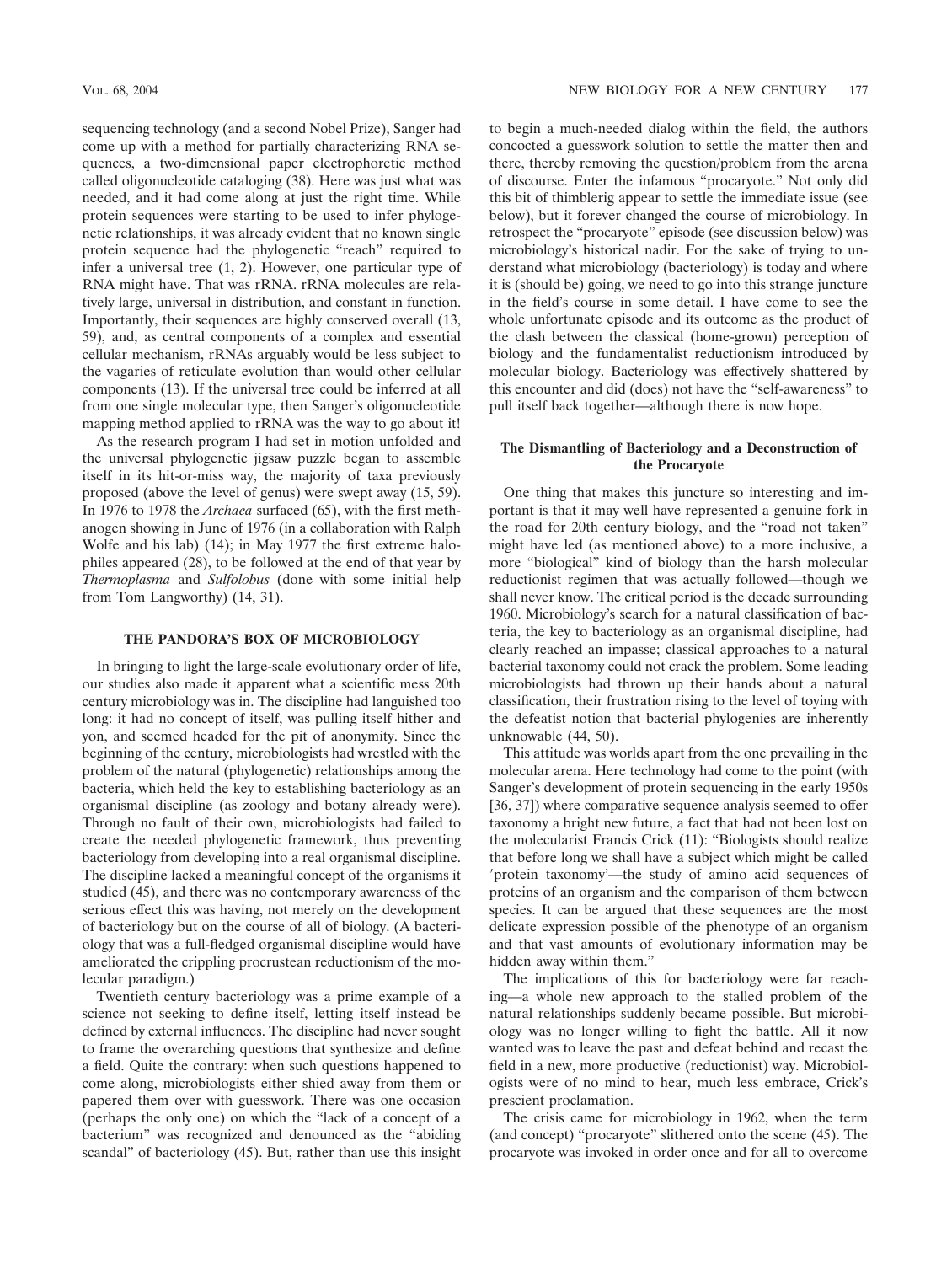(actually, obscure) the impasse over bacterial phylogenetic relationships and to provide microbiology with its long-needed "concept of a bacterium" (45). All bacteria, it was asserted, are procaryotes. In other words all shared a basic "procaryotic" organization and, therefore, had come ultimately from a common procaryotic ancestor (45, 46). The fact that all bacteria were of a kind (phylogenetically and structurally) would then serve as the basis for developing the long-sought "concept of a bacterium" in a new and different way, namely, from knowing in detail how procaryotes differed (in structure-function ways) from eucaryotes (45). This meant that the concept of a bacterium could be gained without having to know the natural relationships among bacteria. Consequently, the question of their relationships could be finally dispensed with, or so it seemed.

The official history that accompanied the reintroduction of the "procaryote" was that the "procaryote-eucaryote" dichotomy was actually not new. It was a prescient insight on the part of the protozoologist Edouard Chatton in the 1930s (8, 45). The reasoning was simple: just as nucleated cells represented a monolithic grouping structurally and phylogenetically, nonnucleated cells (bacteria) must also. That surely was simple—a bit too simple. But it made for a neat and appealing dichotomy—so neat and appealing that mid-century microbiologists saw no need to test the monophyletic nature of procaryotes experimentally. Knowing the properties of one or a few representative procaryotes would suffice.

If it wasn't clear at the time, it is more than clear today that this "procaryote" prescription for gaining the critical "concept of a bacterium" doesn't work. Regardless of the fact that there have never been any facts to support the monophyly of the bacteria, a concept of a group of organisms cannot be gained simply by knowing differences between that group and some other (unrelated) organismal group; it requires knowing both differences and similarities within the group. Why, as scientists, biologists then and now (21, 29) accepted the procaryote-eucaryote argument at face value is a mystery. What made this concept so attractive that microbiologists unquestioningly bought it? How firmly did their predecessors believe in the monophyly of the procaryote, and what were their feelings about this one-size-fits-all organization for bacterial cells? What did Chatton actually say about these matters? The history that answers these questions is nothing short of scientifically disconcerting.

Microbiologists had long been aware that the bacteria, which had no visible nucleus and did not undergo mitosis, were very different from the nucleated forms (9, 10). Bacteria were traditionally viewed as more primitive than their nucleated counterparts and as their likely progenitors (4, 9). However, the monophyly of the bacteria was by no means taken for granted. The following quote, from the protozoologist Copeland, speaks the conventional wisdom up to his time (10): "The most profound of all distinctions among organisms is that which separates those without nuclei from those which possess them. The former are the bacteria and bluegreen algae . . . Whether or not life originated more than once, it is certain that life possessing nuclei came into existence once only, by evolution from nonnucleate life."

The significance of this quote lies as much in what was not said as in what was.

As you can imagine, the matter of the organization of bacterial cells was so ill-defined in those early days that there was little point in making specific suggestions about the subject, especially in proposing that all bacteria had essentially the same basic organization. In 1949 Pringsheim, a prominent bacteriologist and contemporary of Chatton, thoroughly reviewed the literature regarding the relationship of the blue-green algae (*Myxophyceae*) to the bacteria and concluded that although the bulk of the latter (the eubacteria) were not related to the cyanobacteria (*Myxophyceae*), the myxobacteria, which microscopically appeared to be apochlorotic cyanobacteria, might well be  $(34)$ . What comes through in reading the earlier literature is that throughout the first half of the 20th century microbiologists strongly distinguished the monolithic nucleated forms from the (nonnucleated) bacteria, but the matter of bacterial relationships, be they phylogenetic or organizational, was far below the factual horizon. It was no more feasible to draw conclusions and generalizations about bacterial cellular organization than is was to draw conclusions about their phylogenetic relationships.

Chatton himself seems to have been one of the few ever to use the terms eucaryote and procaryote. (Stanier and van Niel apparently did not use them [or the procaryotic concept]) prior to their 1962 publication [44]. The historian Jan Sapp informs me (personal communication) that the terms procaryote and eucaryote probably first appeared in print in a 1925 article by Chatton (7). Here Chatton's use of "procaryote" is confined to two figures, as a label for the bacteria. The term does not appear in the text. Moreover, Chatton appears not to have used "procaryote" to connote common structural organization or a common ancestry for bacteria, but rather to suggest that schizomycetes (procaryotes) preceded nucleated cells (eucaryotes) in evolutionary sequence and somehow gave rise to them; this is implied in Chatton's Fig. 2 by the positioning of the procaryote grouping immediately beneath the root of the eucaryote phylogenetic tree (7).

So, what are we now to conclude about the "procaryote episode"? The meaning of the term procaryote that appeared in 1962 seems to have no historical justification. In 1962 the term meant that all bacteria shared the "distinctive structural properties associated with the procaryotic cell . . .," which allowed us "therefore [to] safely infer a common origin for the whole group in the remote evolutionary past. . ." (46). Chatton, on the other hand, appears to have used the term simply to imply that eucaryotes somehow arose from procaryotes. The use of these terms in 1962 then becomes an example of "name expropriation": a term used in a past scientific context being applied at a later time to a new context in order to give the latter historical justification, the illusion of "tried and true." Needless to say, the term receives a conceptual makeover in the process.

This entire strange period in microbiology's history can be rationalized as an attempt to bury the old microbiology (along with its past failures) in order to remake the field along more progressive (read reductionist) molecular lines. Unfortunately, the process left microbiologists knowing less about what bacteriology is than before, and the field became the technological playground for other biological disciplines and for medical and related practical concerns.

Things might have been very different had microbiologists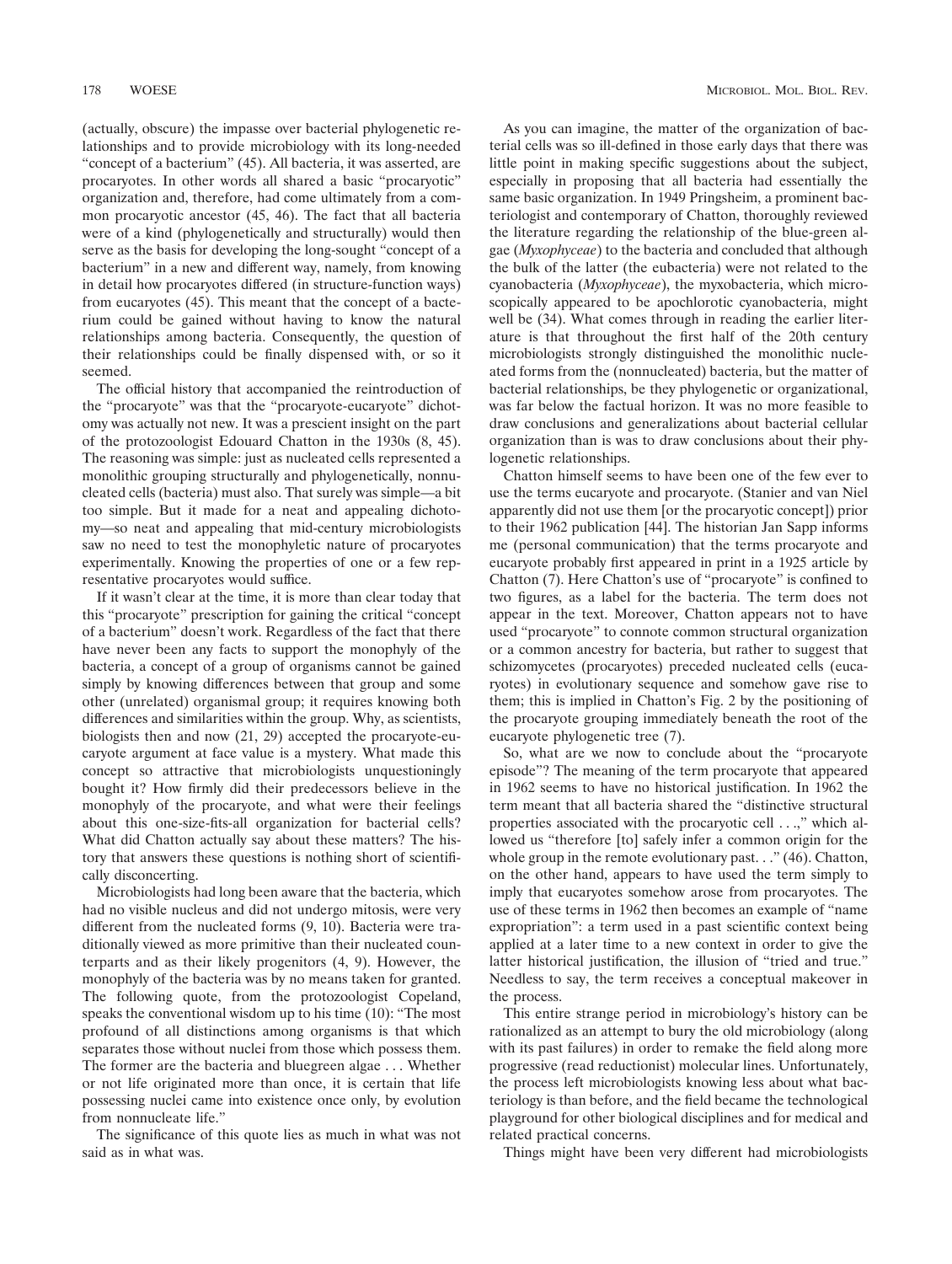been willing to tolerate a gap in their knowledge (regarding the natural relationships among bacteria) for a decade or so longer, and there was no good reason why this shouldn't have been, given the advances in comparative protein sequence analysis then well under way (as mentioned above). The question of the phylogenetic relationships and the cellular organization of bacteria should have remained as active and alive as the questions of the origin of the chloroplasts and mitochondria were at the time (39). Some microbiologists did indeed feel this way. In his above-mentioned 1949 analysis of the relationship of blue-green algae to bacteria, Pringsheim had ended by basically throwing in the towel. But the scientist in him had added, "Modern methods of extracting specific proteins and other compounds of high molecular weight may eventually afford the clue to the problem [of the natural relationships among bacteria]" (34).

What are we now to do? Obviously, it is not scientifically appropriate (one might even say ethical) to teach the procaryote concept any more. At the same time, given the ingrained nature of the term procaryote, it is not useful (not to mention feasible) suddenly to discard it. The way out of this conundrum may be to redefine the term once again. Let procaryote now mean only cells that are noneucaryotic, with no monophyly implied. It is important that the next generation of biologists understand this and understand why the term's previous connotations are invalid. In this way "procaryote" can still be used as long as conveniently needed, but it will now imply nothing about relationships or structure (or even evolutionary relationship to eucaryotes). If this strange "procaryote" period in microbiology's development needs an epitaph that speaks to the future, then the following words from the great physicist Erwin Schrödinger would seem appropriate (42): "In an honest search for knowledge you quite often have to abide by ignorance for an indefinite period. . . . The steadfastness in standing up to [this requirement], nay in appreciating it as a stimulus and a signpost to further quest, is a natural and indispensable disposition in the mind of a scientist."

#### **Other Guesswork Solutions?**

The procaryote episode makes one leery: are there other guesswork explanations woven into biology's conventional wisdom that also mask important unanswered questions and so impede progress? We should look particularly at evolution, where conjecture is necessarily the mainstay of defining and understanding issues. Remember, it is not guesswork per se that is anathema; it is guesswork, conjecture, and the like that masquerade as problem-solving, interest-ending fact and so violate scientific norms.

One needs look no further than the "doctrine of common descent" to find a candidate; common descent is something that essentially all modern biologists have taken for granted. Where did this doctrine come from? Why, Darwin, of course: didn't he say that all life stems from a single primordial form? Indeed he did. But look at the context and way in which Darwin addresses the issue in *Origin of Species*. Herein we read  $(12)$ : "... [we may infer] that all the organic beings which have ever lived on this earth may be descended from some one primordial form. But this inference is chiefly grounded on analogy and it is immaterial whether or not it be accepted. No

doubt it is possible, as Mr. G. H. Lewes has urged, that at the first commencement of life many different forms were evolved; but if so we may conclude that only a very few have left modified descendants."

That doesn't sound like doctrine to me! Darwin was merely speculating about ultimate origins—a great gap in our knowledge and something to be defined and resolved when the time came. For Darwin, common descent was an open question, an invitation to discussion. What elevated common descent to doctrinal status almost certainly was the much later discovery of the universality of biochemistry, which was seemingly impossible to explain otherwise (49). But that was before horizontal gene transfer (HGT), which could offer an alternative explanation for the universality of biochemistry, was recognized as a major part of the evolutionary dynamic.

In questioning the doctrine of common descent, one necessarily questions the universal phylogenetic tree. That compelling tree image resides deep in our representation of biology. But the tree is no more than a graphical device; it is not some a priori form that nature imposes upon the evolutionary process. It is not a matter of whether your data are consistent with a tree, but whether tree topology is a useful way to represent your data. Ordinarily it is, of course, but the universal tree is no ordinary tree, and its root no ordinary root (61). Under conditions of extreme HGT, there is no (organismal) "tree." Evolution is basically reticulate.

By now the lesson is obvious: hold classical evolutionary concepts up to the light of reason and modern evidence before weaving an evolutionary tapestry around them. Most of them will turn out to be fluid conjectures that 19th century biologists used to stimulate their thinking, but conjectures that have now, with repetition over time, become chiseled in stone: modern concepts of cellular evolution are effectively petrified versions of 19th century speculations. Evolutionary study today is on a fresh, new molecular footing. This is no time to be shackling our thinking with a collection of refurbished antiques, ideas that automatically make us think in a 19th century mind-set about problems that above all require open minds. I don't feel it helps us to debate these antiquated notions (in modern dress) in the present context.

## **CELLULAR EVOLUTION: THE BUMPY ROAD TO WHO KNOWS WHERE**

Approaching evolution of the cell with a clean slate requires establishing a perspective, a framework, and ground rules—not simply for this one problem but for biology in general. Let us begin by recalling David Bohm's prescient quote above and try to imagine a biology released from the intellectual shackles of mechanism, reductionism, and determinism.

A heavy price was paid for molecular biology's obsession with metaphysical reductionism. It stripped the organism from its environment; separated it from its history, from the evolutionary flow; and shredded it into parts to the extent that a sense of the whole—the whole cell, the whole multicellular organism, the biosphere—was effectively gone. Darwin saw biology as a "tangled bank" (12), with all its aspects interconnected. Our task now is to resynthesize biology; put the organism back into its environment; connect it again to its evolutionary past; and let us feel that complex flow that is organism,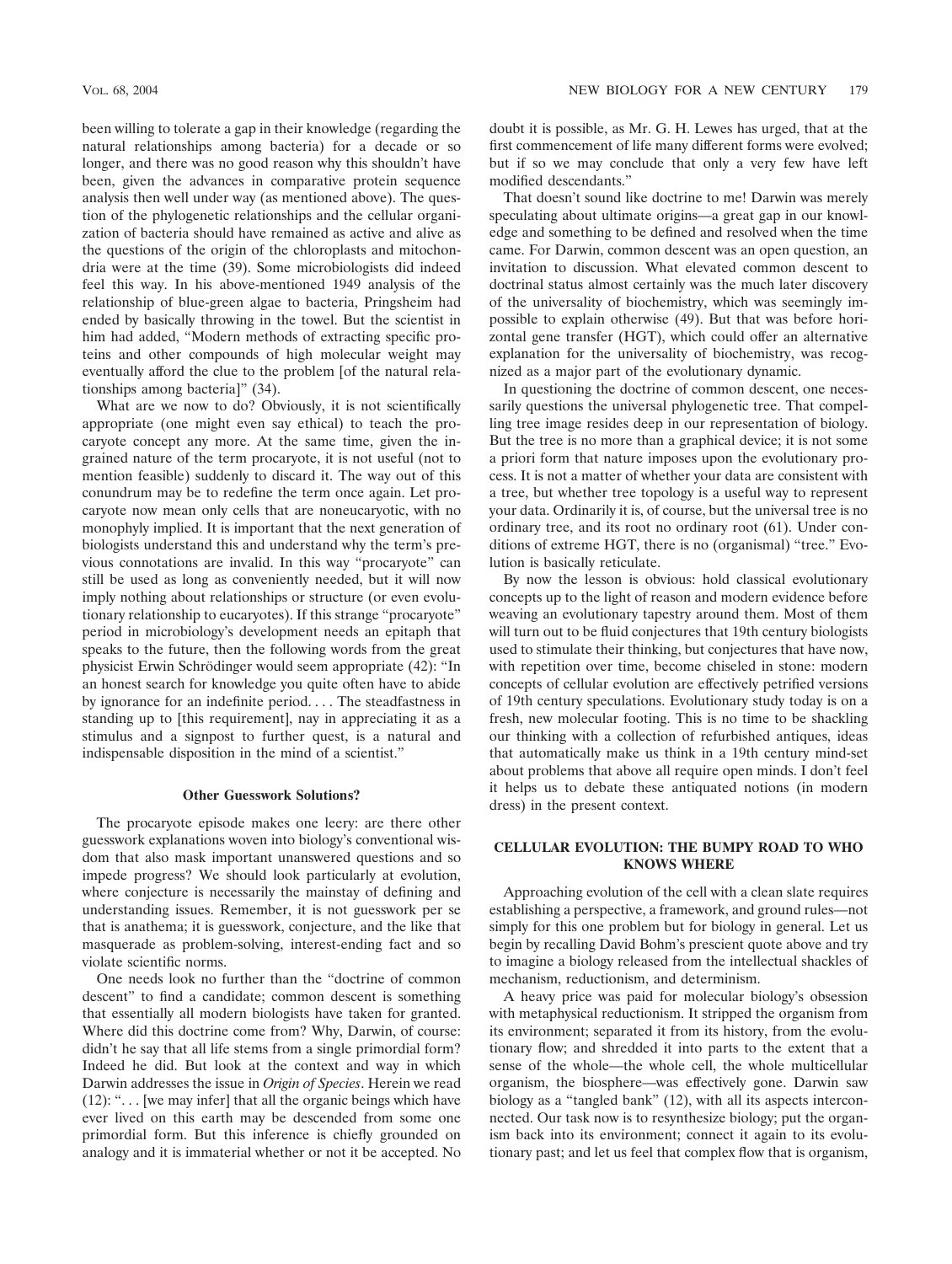evolution, and environment united. The time has come for biology to enter the nonlinear world.

From a theoretical point of view, one thing can be said about evolution with fair assurance: it is a complex, dynamic process. But it is only now, in the context of computer algorithms, fractals, and chaos mathematics, that we are beginning to get a useful feeling for what that means (33, 51), and it means that evolution is a bumpy road to who knows where. "Bumpy" implies that evolution, as a complex dynamic process, will encounter critical points in its course, junctures that result in phase transitions (drastic changes in the character of the system as a whole) (19, 26, 33, 51). "Who knows where" implies that the outcomes of these transitions, saltations, are not predictable a priori. Biologists now need to reformulate their view of evolution to study it in complex dynamic-systems terms.

When one starts looking for major evolutionary saltations, they are not all that hard to identify (48). It is immediately apparent that one of them is the development of language(s). Human language is a development that has set *Homo sapiens* worlds apart from its otherwise very close primate relatives, adding new dimensions to the phase space within which human evolution occurs. Another good critical-point candidate is the advent of (eucaryotic) multicellularity. Here too the saltation is accompanied by a qualitatively new world of possibilities.

Next comes the evolution of the eucaryotic cell itself. While biologists have traditionally seen this as a step (saltation) beyond the stage of bacterial cells, I do not. The idea that eucaryotic cell structure is the product of symbioses among bacteria, and so represents a higher stage than that of the bacterial cell, goes back a good century and a half, but there has been no effort to seriously rethink the matter in the light of modern biological knowledge. Nowhere in thinking about a symbiotic origin of the eucaryotic cell has consideration been given to the fact that the process as envisioned would involve radical change in the designs of the cells involved. You can't just tear cell designs apart and willy-nilly construct a new type of design from the parts. The cells we know are not just loosely coupled arrangements of quasi-independent modules. They are highly, intricately, and precisely integrated networks of entities and interactions. Any dismantling of a cell design would not reverse the evolution that brought it into existence; that is not possible. To think that a new cell design can be created more or less haphazardly from chunks of other modern cell designs is just another fallacy born of a mechanistic, reductionist view of the organism.

But what about the mitochondrion; isn't that a direct counterexample of what has just been said? No, it is not. Evolving the mitochondrion through (endo)symbiosis is fundamentally different from evolving the eucaryotic cell in this way. Whereas the latter process would involve a disruptive dismantling of the preexisting eucaryotic cellular design, acquisition of a mitochondrion does not significantly perturb the eucaryotic cell's basic organization, which is in essence the same with or without the mitochondrion's presence. I take it as a general rule in biology that the more complex, integrated, and specific a cell design becomes, the more intolerant of change that design is. For modern cells, the changes possible in their designs (other than degeneration) are all of a trivial, but not necessarily unimportant, nature. (Granted, the organization of the mitochondrial endosymbiont is radically changed during its evolution, but that change is a degeneration to a far simpler "cell-like" design, and the mitochondrial design could never evolve back to the level of complexity that its free-living [bacterial] ancestor had.)

In the remote evolutionary past lies the RNA world (18) or, as I call it, the era of nucleic acid life (57), an evolutionary stage whose existence is here taken for granted. The transition that gave rise to this era must have been one of the great evolutionary saltations, as was the transition(s) from that era ultimately to the world of the (proteinaceous) cells as we know them. Somewhere along the line there had to have occurred a saltation that we could call the "coding threshold," where the capacity to represent nucleic acid sequence symbolically in terms of a (colinear) amino acid sequence developed, a development that would generate a truly enormous new, totally unique evolutionary phase space.

What, if anything, do these examples of presumed evolutionary critical points have in common? How might they have come about? All of them, of course, involve the emergence of higher levels of organization, which bring with them qualitatively new properties, properties that are describable in reductionist terms but that are neither predictable nor fully explainable therein. A common thread that links language and multicellularity is communication (interaction at a distance). In each case a complex, sophisticated network of interactions forms the medium within which the new level of organization (entities) comes into existence (3). The advent of translation can be seen similarly (3). Translationally produced proteins, multicellular organisms, and social structures are each the result of, emerge from, fields of interaction when the latter attain a certain degree of complexity and specificity. In the first case, we speak of tRNA "adaptors"; in the second, of morphogenetic fields (17); in the third, of language. Communication, networking, and discrimination are all buried deep in the evolutionary dynamic.

Cells today are complex enough, especially compared to their presumed rudimentary RNA world ancestors, that a number of major critical points may well have occurred in the passage from the presumed simple, primitive aboriginal cellular designs to modern ones. In the existing molecular sequence data, there exists evidence, I claim, for at least one such previously unrecognized critical point. The case rests upon a phenomenon called canonical pattern, which can be seen in sequence comparisons (59, 66): for nearly all of the proteins involved in transcription and translation, the archaeal and bacterial versions of each, although clearly homologous, are remarkably dissimilar. The divergence between the two types borders on the qualitative—far in excess of the degree of divergence seen within either of the two bacterial domains despite the fact that each domain has had over three billion years of evolution during which its individual lineages have diverged from one another (61). What could this difference in "genre" (between domains) signify other than a period of drastic evolutionary change? Canonical pattern is the molecular "fossil remains" of an evolutionary saltation (59, 66).

## **THE DYNAMICS OF CELLULAR EVOLUTION**

Two factors strongly influence cellular evolution: HGT and the constraints imposed upon the evolving cell by a primitive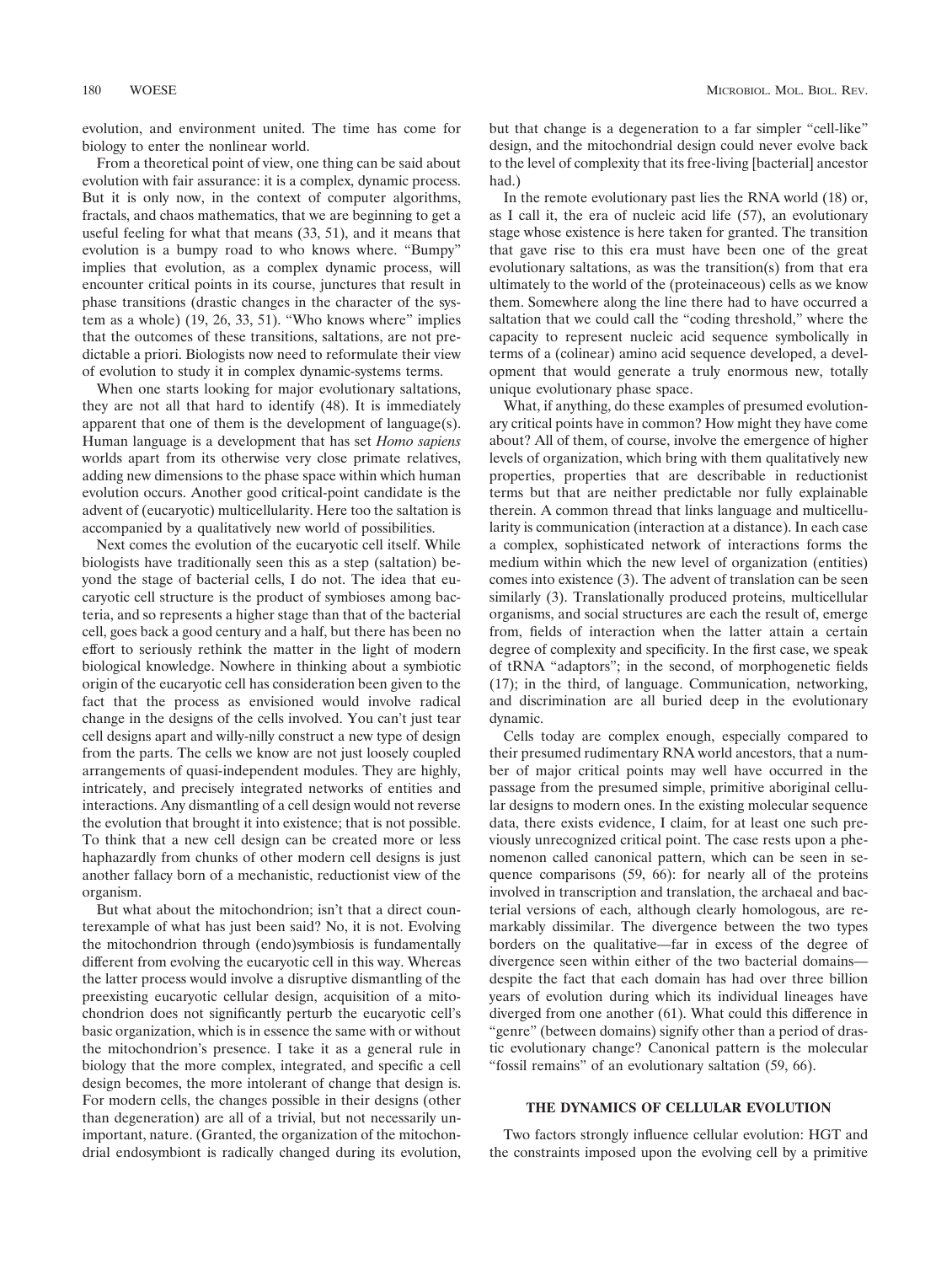evolving translation apparatus. The quality of HGT is mainly determined by (i) a given gene's functional significance, (ii) the nature of the organismal community within which the recipient organism finds itself (which determines the spectrum of alien genes to which it is exposed), and (iii) the overall organization (design) of the recipient cell. The genes in a genome thus fall into fairly discrete categories depending upon these HGT characteristics. (I will leave out of consideration those genetic elements that have no functional significance to the cell.) One category could be called "cosmopolitan genes." These would be specialty genes, genes that come and go as environmental circumstances change. Cosmopolitan genes are special life style genes; they allow adaptation to unusual environments. Examples are genes conferring antibiotic or heavy metal resistance or any niches that have unusual physical properties, energy sources, and so on. I would venture that some cosmopolitan genes will turn out to be more characteristic of particular environments than they are of particular organismal lineages.

Then there are the genes whose functions are central to general cellular metabolism and so are crucial for the cell's existence under any (natural) condition. For the majority of the main metabolic pathways, alternatives appear to exist, i.e., different enzymes catalyzing the same reaction, different pathways from one compound to another, etc. Under these circumstances one might expect to, and does, find that given enzymes in pathways can be replaced (via HGT) by functional equivalents or alternatives—so long as there is functional continuity throughout the process.

Finally there are the genes that define the organizational fabric of the cell, those that give the cell its basic character. By and large genes of this type are highly and idiosyncratically woven into the cellular fabric. The more integrated a component is, the less likely it becomes that there exists an alien equivalent that fits its design specifications well enough to displace it successfully. Therefore, many genes in this category tend to be fixed in the cellular genome and collectively give the organismal lineage its stable genealogical trace.

## **The Key to Understanding the Character of HGT**

One cellular system in particular is especially informative regarding HGT, and that is the translation apparatus. The translational componentry is a mix of molecules, some of which are highly refractory to horizontal gene displacement and others of which are relatively susceptible. rRNAs, ribosomal proteins, and elongation factors, for example, are refractory; instances of a ribosomal protein gene transferring from one bacterial taxon to another exist, but these occur rarely. However, no instances in which an archaeal ribosomal protein gene has moved into a bacterial genome (or vice versa) are known. On the other hand, the aminoacyl-tRNA synthetases show quite a few examples of HGT, and a significant (and striking) fraction of these involve transfers from archaea to bacteria (66). This situation raises two important questions: one concerning the ways in which and extent to which HGT has influenced the phylogenies of the aminoacyl-tRNA synthetases and the other concerning why the aminoacyl-tRNA synthetases should be so susceptible to HGT when the ribosomal proteins and elongation factors are not.

With regard to the first question, the phylogenetic pattern for each of the aminoacyl-tRNA synthetases shows evidence for at least some HGT. Despite this, one can see remnants of the universal phylogenetic tree branching—the basic canonical pattern and even further detail—in roughly two-thirds of them. However, in their deviations from the established branching pattern, no two synthetase patterns agree; each exception is idiosyncratic (66). (The reader who wishes further detail should spend some time with reference 66.) The only reasonable interpretation of these data is that the canonical pattern is aboriginal and that it has persisted despite erosion by HGT (66).

Why the aminoacyl-tRNA synthetases are relatively susceptible to HGT (while other members of the translational componentry are not) is possibly the most revealing question of all when it comes to cellular evolution. The answer is simple and lies in the connectedness of the componentry (61). Obviously the ribosomal proteins and the elongation factors interact with the ribosome as a whole in a spectrum of complex, intricate, and well-defined ways, and their interconnections tend to be idiosyncratic, more or less different in different taxa. The aminoacyl-tRNA synthetases are not like this (66). These enzymes interact minimally with others of the cellular componentry. They are functionally self-defining, and their interactions are confined in each case to a small subset of the tRNAs. The aminoacyl-tRNA synthetases are, in effect, modular elements, woven only superficially into the cellular fabric. The universality of the tRNA charging function and the near constancy in shape of tRNA molecules ensure that the aminoacyl-tRNA synthetases that work in one organismal setting will probably work fairly well in many others. Hence, the (modular) aminoacyl-tRNA synthetases are excellent candidates for horizontal gene exchange. The difference in HGT profiles between the aminoacyl-tRNA synthetases and other members of the translational componentry demonstrates that cell design (the manner and extent to which components are fitted into the cellular matrix) is the primary factor in determining the ways in which and the degree to which cellular componentry is subject to HGT.

The lesson is simple and clear: altering cellular design alters the ways in which HGT affects the cell. Yet progressive changes in the design of cells are the essence of cellular evolution. In all likelihood primitive cells were loosely connected conglomerates, in which the connections among the parts were relatively few in number and imprecise in specification, and primitive cellular organization was likely minimal and largely horizontal in nature (60, 64). In other words, the primitive cell is a loose confederation of a relatively small number of rather simple modules. For cells of this type, most if not all cellular componentry would be open to HGT, making the combinatorics of gene transfer far and away the major factor in early cellular evolution.

Is there any support for this notion of primitive cellular organization? Yes, although none of it is direct. I would claim that the notion is inherent in the way the translation mechanism must have evolved. Consider the following argument: modern translation mechanisms are complex, tightly and precisely coupled aggregates of many components (on the order of 100). It is not reasonable to expect early primitive versions of this mechanism to have had anywhere near that complexity,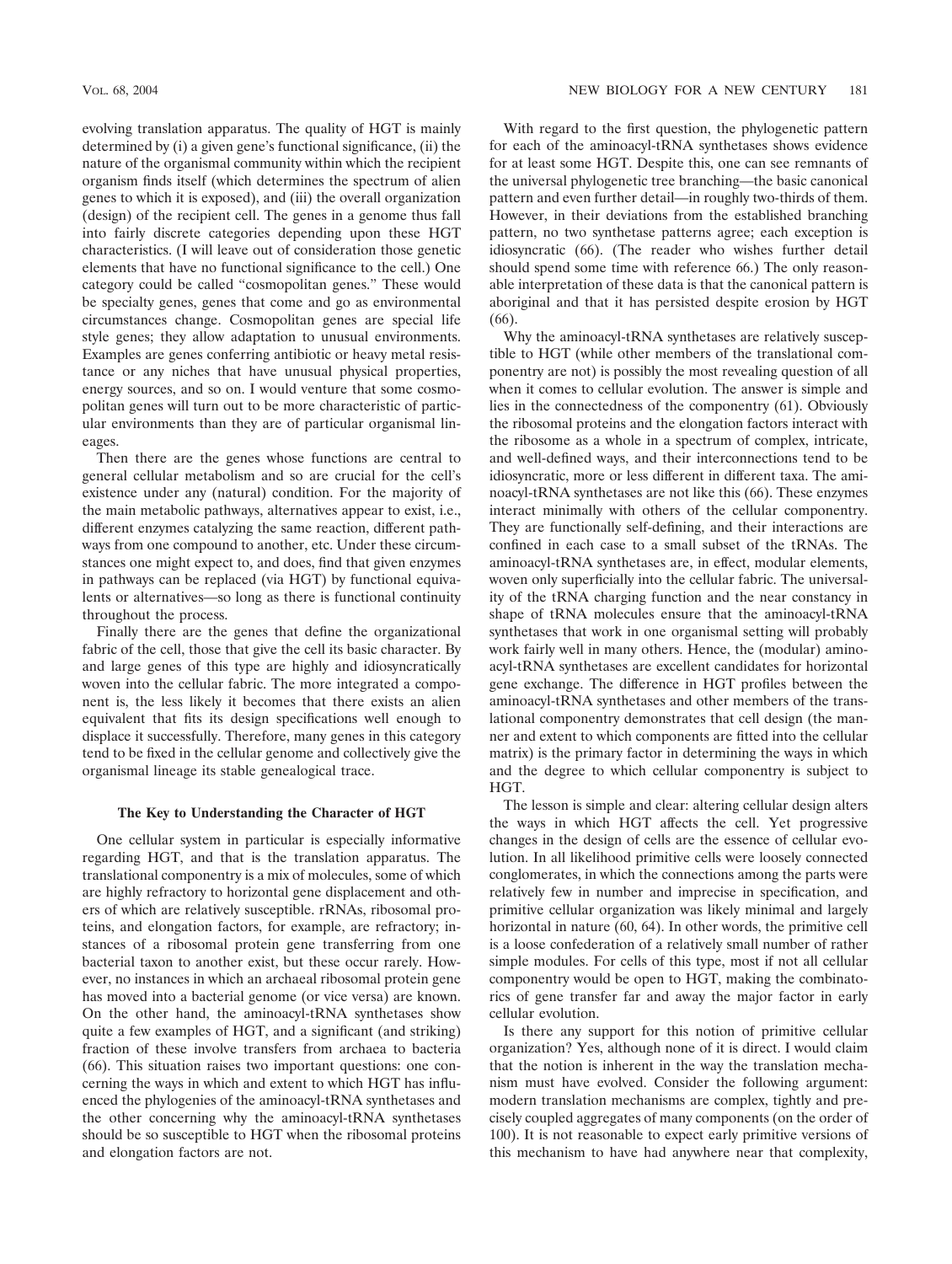anywhere near the functional precision of the modern mechanism (60, 64). A sufficiently imprecise translation mechanism would strongly limit the general types of proteins that could evolve (64). Errors in amino acid-codon matching and in reading frame maintenance would prevent the evolution of the long protein chains we see today. But it is precisely these large proteins that are crucial to basic cellular functions today. It is today's small proteins, the ribosomal proteins, the cytochromes, etc., proteins that are ubiquitous in cellular functioning, that probably most resemble primitive proteins.

Also, a primitive translation apparatus could have produced a type of protein that would be undesirable today but may have been far from that in the past (see below). A sufficiently imprecise translation mechanism could produce "statistical proteins," proteins whose sequences are only approximate translations of their respective genes (54). While any individual protein of this kind is only a highly imprecise translation of the underlying gene, a consensus sequence for the various imprecise translations of that gene would closely approximate an exact translation of it.

Constraints on the length and general composition of primitive proteins will affect all aspects of the primitive cell, not only individual specific functions but also the cell's overall character (64). The aboriginal processes of DNA replication and transcription could not be as complex and, so, as precise as are their modern equivalents because both of these mechanisms today are dependent upon large proteins (60, 63). Imprecise primitive genome replication implies that primitive genomes could comprise relatively few (unique) genes (64). This in turn argues for simplicity of primitive cell designs and a general looseness and imprecision in those designs (64).

To summarize: a primitive, loosely connected, and highly modular primitive cellular organization would be subject to rampant HGT. For such cells, many highly novel functions could be readily introduced without disrupting the loose, illdefined, and permissive cellular organizations to their breaking points. By the same token, existing componentry could be relatively easily lost or displaced by something only roughly equivalent (in shape or function). The primitive counterparts of some of today's specific enzymes may have been only reaction class specific. Cellular entities of this kind would not have stable genealogical records; this had to be a period of ephemeral organismal genealogies. The world of primitive cells feels like a vast sea, or field, of cosmopolitan genes flowing into and out of the evolving cellular (and other) entities. Because of the high levels of HGT, evolution at this stage would in essence be communal, not individual (63). The community of primitive evolving biological entities as a whole as well as the surrounding field of cosmopolitan genes participates in a collective reticulate evolution.

Although we can infer essentially nothing about the hypothetical primitive entities under discussion, it is nevertheless worthwhile to consider their possible relationships to one another. Were they communal relationships only in an abstract sense, a virtual community defined only by gene transfers, or did they form actual physically structured groupings, perhaps resembling modern bacterial consortia but even more diverse in makeup and modes of interaction? Some time ago I said that what I now call the pre-Darwinian era (63) "may be more a world of semiautonomous subcellular entities that somehow

group to give 'loose' (ill-defined) cellular forms" (58). The panoply of interactions that such an image evokes (interactions that go far beyond HGT alone) is strongly suggestive of physical communal organization, one not only of "cells" but of a spectrum of biological entities, many of them not self-replicating in their own right (and not all on paths to become "modern" cells).

## **From There to Here**

Now, how are such primitive cellular entities, these loose confederations of simple modular elements, turned into the much more complex cells of today? Talking specifics is not feasible at this point, but the general character of the evolutionary course is self-evident. The overall thrust of early evolution is toward greater organization, complexity that leads to finer discrimination, to increased coordination, and to biological specificity in general. Key to this transition is an increase in the connectivity of the parts, leading to a more complex and integrated network of interactions.

As its connectivity increases, a complex dynamic system tends to encounter critical points, points where the system undergoes phase transitions, in which its overall nature changes dramatically (26). I do not think that biologists can avoid the conclusion that during the evolution of (modern) cellular organization, such phase transitions have occurred. In particular, I assert that it was one such transition that took the cell out of its initial primitive state in which HGT dominated the evolutionary dynamic (and evolving cells had no stable genealogical records and evolution was communal) to a more advanced (modern) form (where vertical inheritance came to dominate and stable organismal lineages could exist). The obvious choice of a name for this particular evolutionary juncture would be Darwinian threshold or Darwinian transition, for it would be only after such a saltation had occurred that we could meaningfully speak of species and of lineages as we know them (63).

Three questions are central to understanding cellular evolution: (i) when (under what circumstances) did the evolution of (proteinaceous) cells begin, (ii) how was the incredible novelty needed to create these first proteinaceous cells generated, and (iii) did all extant cellular life ultimately arise from one or from more than one common ancestor? The second of these questions, how the overwhelming amount of novelty needed to bring modern cells into existence was generated, is the central and most challenging question of the three. This is a kind of novelty that we would not encounter in the modern biological era, and it had to have been generated in a kind of way that we have yet to fathom.

Arguably there has to have been a very definite (and so recognizable) stage at which the evolution of modern cells began. The transition was too drastic, too profound not to have somehow left its mark. It seems highly likely that the stage in question was the onset of translation, the emergence of the capacity to represent nucleic acid sequence (colinearly) in an amino acid language (as mentioned above). Hence, the onset of cellular evolution is likely to have occurred in an RNA world context. Over the last several decades biologists have become increasingly aware that translation is defined by its RNA componentry, and so the idea that the aboriginal mechanism was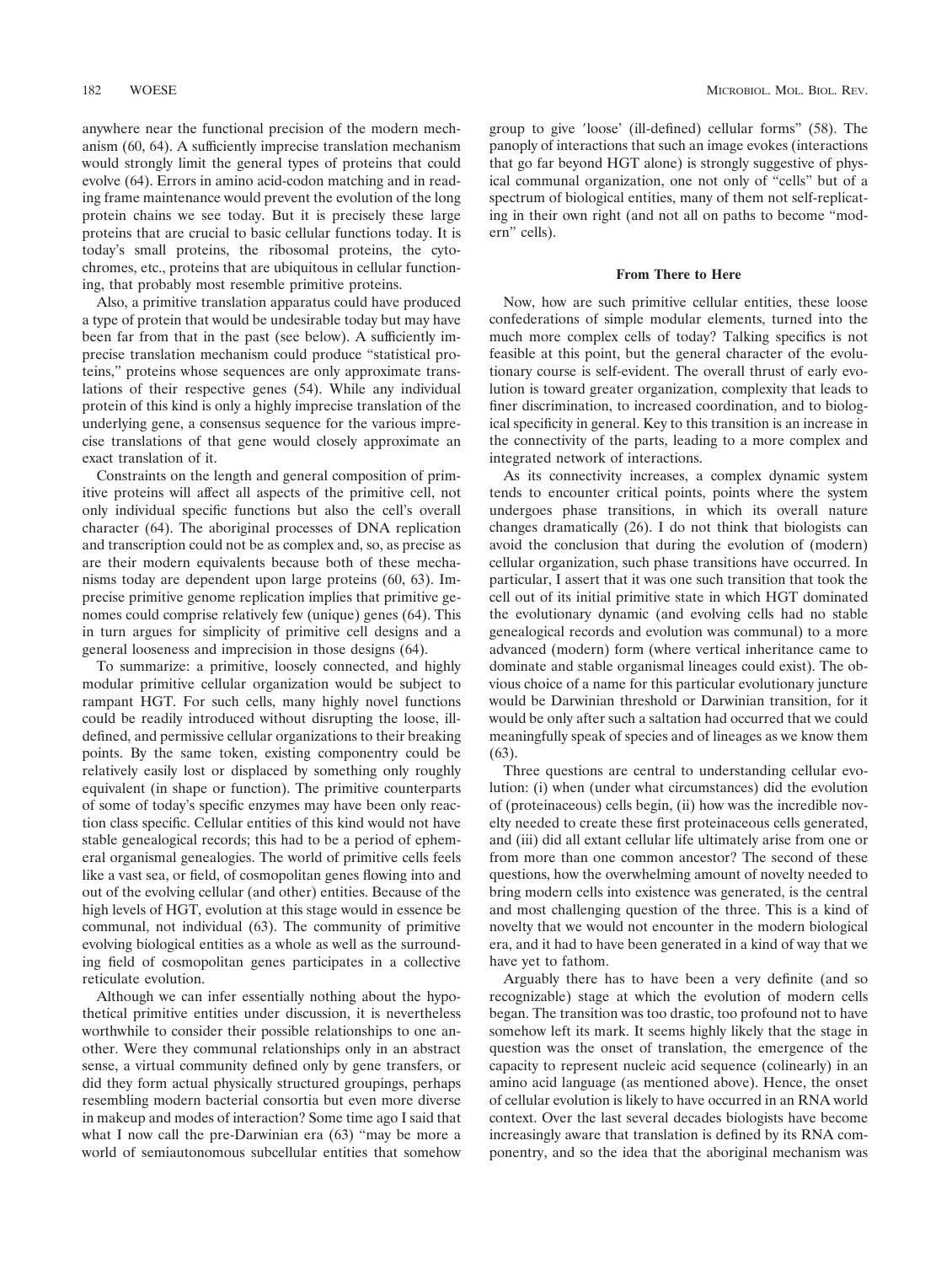an RNA-based device has become increasingly attractive (6, 56, 62). (Note that I take the RNA world [era of nucleic acid life] to be a period before proteins were translationally produced, when, regardless of whatever else existed, nucleic acids capable of complementary [templating] replication existed and were the drivers of evolution. In this view, peptides could have existed, although, by definition, they could not have been generated by a translation process [57].)

I take the RNA world to have been typically biological in two ways: (i) organized entities that were probably encapsulated and analogous to modern cells existed, but these were entities whose organizations centered about their nucleic acid componentry, not protein, and (ii) considerable diversity had evolved among these (nucleic acid-based) entities. One can't say whether the initial products of translation were largely of no value to the existing nucleic acid-based entities or for unknown reasons played significant roles right from the start. Considerations possibly bearing on this include whether the genetic code reflected preexisting specific interactions between nucleic acid and amino acids or proteins; what the relationship, if any, between translationally produced peptides and any preexisting nontranslationally produced peptides was; and what the general nature of the role(s) played by the first translationally produced peptides was.

One thing, at least, seems likely: horizontal gene flow, which probably predated the first translation system, was essential to evolving the protein-based cellular organization from its onset. It is also likely that the genetic code has remained in effect universal because it is the lingua franca of genetic commerce (61, 63). It is even reasonable to see the code originating as a lingua franca, being the product of, and belonging to, the community from the start.

The creation of the enormous amount and degree of novelty needed to bring forth modern cells is by no means a matter of waving the usual wand of variation and selection. What was there, what proteins were there to vary in the beginning? Did all proteins evolve from one aboriginal protein to begin with? Hardly likely! (Evolution's rule, to which there are, fortunately, a few exceptions, is that "you can't get there from here.") Our experience with variation and selection in the modern context does not begin to prepare us for understanding what happened when cellular evolution was in its very early, rough-and-tumble phase(s) of spewing forth novelty.

It is useful to try to envision the problem in phase space terms, in terms of an evolutionary process that wanders through an enormous space of possible protein sequences. (The nature of such an evolutionary phase space is a deep philosophical issue, but that shouldn't prevent our using the concept superficially, as an aid to discussion.) In a phase space framework the problem of generating the novelty needed to evolve the cell becomes one of finding an optimal strategy for searching the phase space, a strategy that pulls as much novelty out of it as possible. Novelty, of course, doesn't exist in a vacuum; it has to have selective value in some environment. For this reason I see no way out of the conclusion that cellular evolution began in a highly multiplex fashion, from many initial independent ancestral starting points, not just a single one. Such a strategy automatically optimizes both the amount and diversity of novelty generated because it generates a great variety of selective contexts. Needless to say, such a multiplex evolutionary strategy requires that the various evolving "foci" spreading into the phase space be linked, that the novelty generated "over here" can end up (and be tested) "over there": another argument for HGT.

#### **An Interesting, if Not Relevant, Aside**

In the context of search strategies for probing evolutionary phase space, let us revisit the matter (discussed above) of statistical proteins (54). In a modern biological context one is hard pressed to think of a raison d'etre for proteins that are imprecise translations of a gene—but not in a primitive context. Statistical proteins form the basis of a powerful strategy for searching protein phase space, finding novel proteins. Today, evolution explores the space of possible protein sequences in effect by mapping one point in nucleic acid space to a corresponding point in protein space (ignoring codon degeneracy) and testing the match by selection. This is like shooting a rifle bullet at a target. The probability of hitting the target would be much higher, however, were a shotgun used instead. Statistical proteins in effect allow evolution to use a "shotgun" strategy: only one of the many sequences (pellets) that make up a statistical protein need "hit the target" for the underlying gene to have selective value. At that point the evolving cell can employ a "variation on existing themes" (local variation/selection) approach to optimizing the underlying gene sequence ("center" it on the target)—and as a by-product of the strategy the surrounding phase space is automatically explored for proteins of similar sequence, which means that evolving one protein function could end up evolving a family of related functions (or even parts of an enzymatic pathway). (Put another way, statistical proteins provide a strategy for shrinking the effective phase space, from an enormous collection of points to a smaller [but still large] collection of "locales" [of related points].)

Perhaps you have noticed that in a formal sense the antibody system is equivalent to a statistical protein(s), but in the former case, sequence diversity is generated at the genetic, not the translational, level. Nevertheless, the antibody system stands as a concrete example of a kind of role statistical proteins could have played early on in finding novelty—a role that could well have been essential at the inception of cellular evolution.

Are there any except theoretical considerations to suggest a multiplex evolution of proteinaceous cells? One thing we do know is that the possibility is no longer ruled out (as a doctrine of common descent would demand). I think the RNA world (although hypothetical) makes a compelling case for multiplexing: with the onset of translation in an RNA world setting, preexisting nucleic acid-based entities can (and will) become bedecked with proteins. In this way, many different entities in the RNA world could serve as starting points for the evolution of proteinaceous (RNP) entities, and HGT and other modes of communication would serve to unite them into coevolving communities. Multiplex origin of cellular organization is a question that definitely deserves serious consideration.

## **When Is a Tree Not a Tree?**

The universal phylogenetic tree converges to what is conventionally interpreted as a root, a common ancestor locus.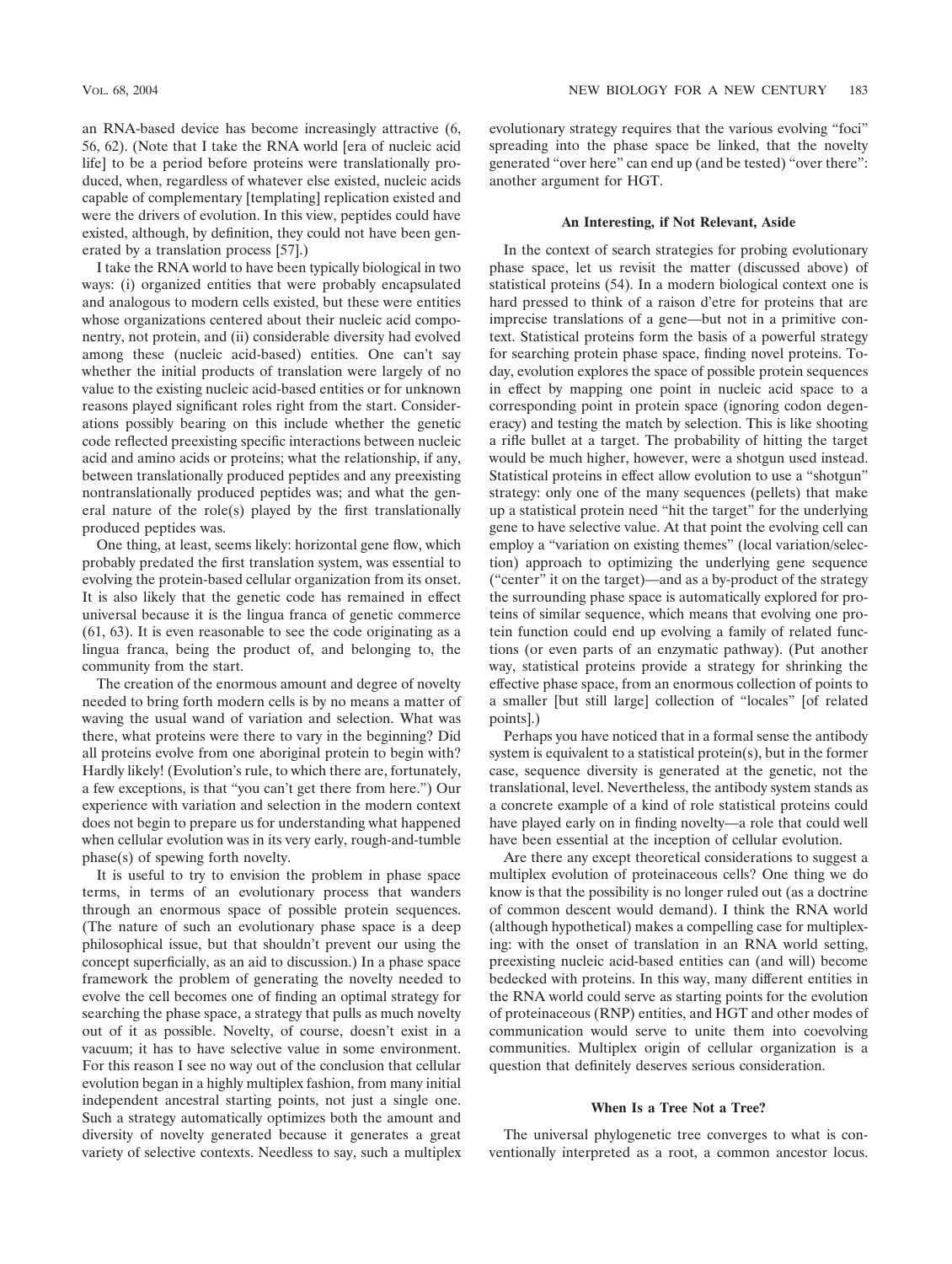What is this convergence and how does it relate to the pre-Darwinian era in cellular evolution and the Darwinian threshold? Analyses of genomic data have shown that many cellular functions were probably well developed before the stage represented by this so-called root had been reached. Moreover, "prehistoric" gene families also existed, for example, the translation elongation factor family and the aminoacyl-tRNA synthetase families (66). While these examples involve universal gene families, nonuniversal "prehistoric" gene families were there as well, with the eucaryotic tubulin subunit family (23), the "archaeal histone" family (35), or various members of the families in the archaeal signature (20) being examples. It would appear that the three major cell designs may have each taken on some kind of characteristic primitive form well before the stage of the root of the universal tree was reached. What, then, is this "root"?

The root of the universal tree is an artifact resulting from forcing the evolutionary course into tree representation when that representation is inappropriate (60). In the pre-Darwinian era the evolutionary course cannot be represented by an organismal tree topology. It is only after a more advanced stage in cellular evolution has been reached that tree representation begins to become useful. That stage is the Darwinian threshold, the critical point before which HGT dominates the evolutionary dynamic and after which it does not—thus allowing stable organismal genealogies to emerge (63). Only then can living systems finally be conceptualized in discreet, idiosyncratic species terms. Note the phrase "begins to become" above: if only one of the major evolving cell designs were to cross its Darwinian threshold, tree representation would appear to be appropriate because that one lineage (only) would be distinguishable from all the rest, despite the fact that the others did not yet exist as discrete stable lineages, having not yet undergone Darwinian transitions of their own. What tree representation does at this stage is effectively to lump these others by exclusion into a common "negative branch," which is how tree topology must represent an "A versus  $\sim A$ " distinction. The result is an apparent bifurcation from an apparent root point (63).

There is no reason to expect the three primary cell designs all to have crossed their Darwinian thresholds simultaneously (58). Indeed, because each is a unique design, there is every reason to expect the opposite. The existing universal tree topology demands that the bacterial design be the first to reach its Darwinian threshold, leaving the archaeal and eucaryotic designs still in their pre-Darwinian, prehistoric, condition (along with any other prehistoric designs, cellular or otherwise, that might then have existed).

The question then becomes which of the two remaining cell designs was next to cross its threshold. Although customary phylogenetic analysis cannot provide the answer, I would argue for the archaeal design being the next one—simply on the grounds that of the many features that the archaea and eucaryotes specifically share, the archaeal versions tend to be the simpler and, so, possibly closer to older "less evolved" (more cosmopolitan) "ancestral" forms (63). However, even with the emergence of the archaeal design as a discrete lineage, the tree representation is only apparently applicable in full, for the eucaryotic design remains in its pre-Darwinian condition and its "lineage" is still defined by exclusion. Therefore, what appears in the tree representation to be a common ancestral trunk shared by the archaea and eucaryotes does not actually exist. The order in which the three cell designs crossed their respective Darwinian thresholds is, then, the bacterial first, the archaeal second, and finally the eucaryotic (an order that was first suggested by Otto Kandler [25]).

Keep in mind that crossing a Darwinian threshold does not mean that HGT is eliminated. It is postulated merely to diminish (dramatically) in scope and frequency (63, 66). The regression of HGT will continue as each primary lineage consolidates and begins to spawn its own major sublineages—until HGT and cellular organization reach the levels at which they exist today. This conjecture is testable in that it predicts HGT to occur in a more intense form while the major (early) sublines within a given domain are developing than later on, when these major sublines within each domain are in turn spawning their own daughter lineages (66). This effect should be detectable in a distribution of horizontal transfer events (for example, from the *Archaea* to the *Bacteria*) scaled according to taxonomic rank; the higher the taxonomic rank, the more likely the taxon is to have incorporated phylogenetically distant (alien) genes. The phylogenetic distribution of the several kinds of bacterial chlorophyll-based photosynthesis (which appears to have involved phylum rank HGT) seems to support this notion (59).

## **ONE LAST LOOK**

Enough time has elapsed that we can begin to look back at 20th century biology with some perspective and, so, see the molecular era for what it is in the larger picture. The 19th was biology's defining century. There, for the first time, biology's great problems lay scientifically outlined and assembled, with all of them effectively in early stages of development. Nineteenth century biology was a potpourri of problems in that some (like the natures of the gene and of the cell) cried out for dissection, analysis in terms of their parts, whereas others (such as evolution and morphogenesis and the significance of biological form in general) were holistic, metaphysically challenging, not fundamentally understandable as collections of parts.

The 19th century as a whole had a reductionistic world view, if for no other reason than because of the outlook of classical physics. Physics at that time saw a fundamentally reductionistic world, in which ultimate explanation lay completely in the properties and interactions of atoms: to know the positions and momenta of all of the fundamental particles at a given point in time was in principle to know their positions and momenta at any other point in time, past or future. Nothing added, nothing subtracted; just the endless deterministic jumble of bouncing atomic balls in a directionless time (33). Biologists of the 19th century were no exception to the reductionist zeitgeist, but theirs tended to be an empirical, analytical reductionism, not a metaphysical one: one would be hard put to explain evolution and the problem of biological form in reductionist terms alone.

Given the temper of the times, the entry of chemistry and physics into biology was inevitable. The technology that these sciences would introduce was not only welcome but very much needed. Also, biology was now well enough scientifically understood that it began to appeal to physicists. But the physics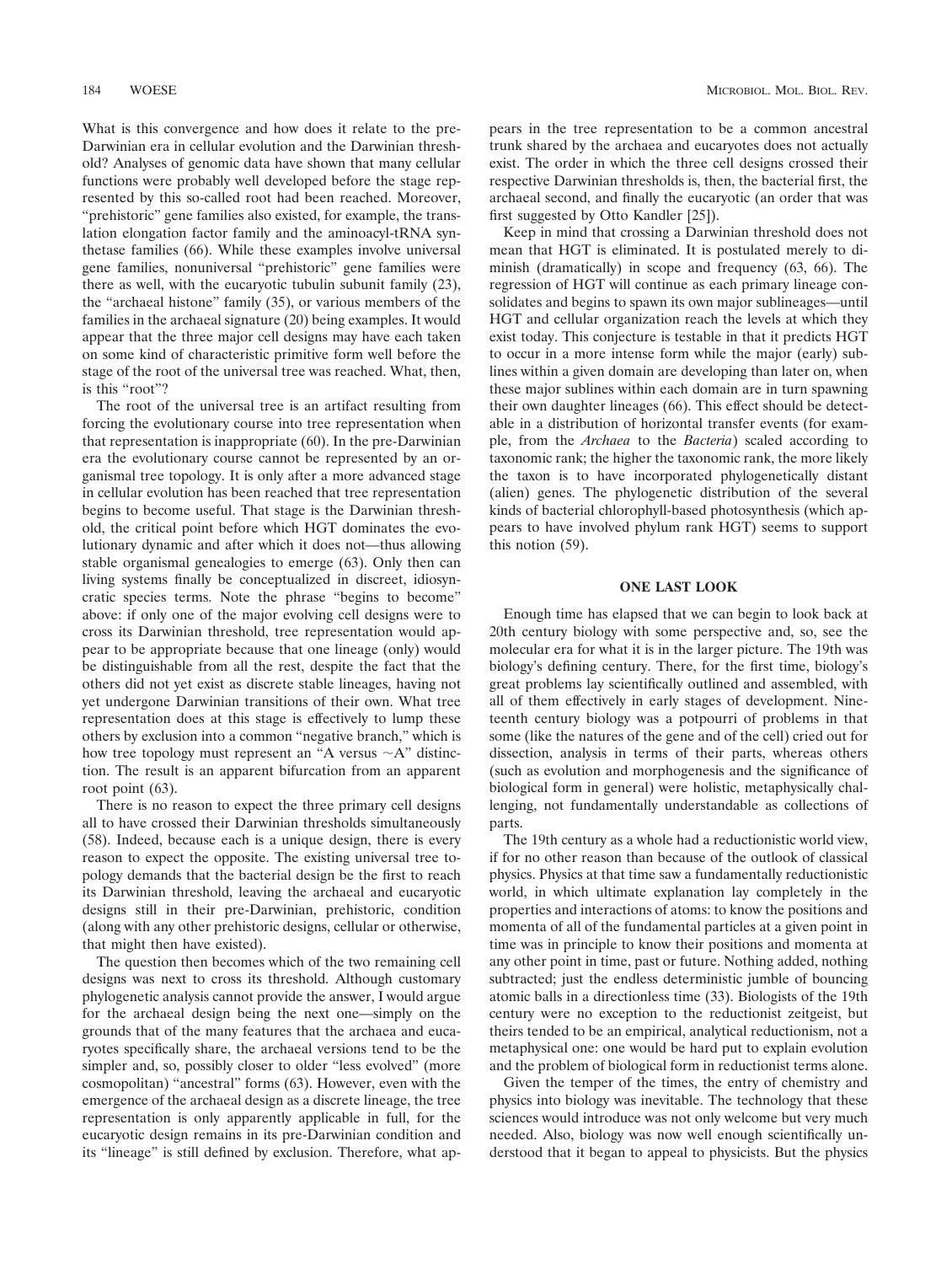and chemistry that entered biology (especially the former) was a Trojan horse, something that would ultimately conquer biology from within and remake it in its own image. Biology would be totally fissioned, and its holistic side would be quashed. Biology would quickly become a science of lesser importance, for it had nothing fundamental to tell us about the world. Physics provided the ultimate explanations. Biology, as no more than complicated chemistry, was at the end of the line, merely providing baroque ornamentation on the great edifice of understanding that was physics—the hierarchy physics $\rightarrow$  $chemistry \rightarrow} biology$  is burned into the thinking of all scientists, a pecking order that has done much to foster in society the (mistaken) notion that biology is only an applied science.

In the last several decades we have seen the molecular reductionist reformulation of biology grind to a halt, its vision of the future spent, leaving us with only a gigantic whirring biotechnology machine. Biology today is little more than an engineering discipline. Thus, biology is at the point where it must choose between two paths: either continue on its current track, in which case it will become mired in the present, in application, or break free of reductionist hegemony, reintegrate itself, and press forward once more as a fundamental science. The latter course means an emphasis on holistic, "nonlinear," emergent biology—with understanding evolution and the nature of biological form as the primary, defining goals of a new biology.

Society cannot tolerate a biology whose metaphysical base is outmoded and misleading: the society desperately needs to live in harmony with the rest of the living world, not with a biology that is a distorted and incomplete reflection of that world. Because it has been taught to accept the above hierarchy of the sciences, society today perceives biology as here to solve its problems, to change the living world. Society needs to appreciate that the real relationship between biology and the physical sciences is not hierarchical, but reciprocal: physics $\leftrightarrow$ biology. Both physics and biology are primary windows on the world; they see the same gem but different facets thereof (and so inform one another). Knowing this, society will come to see that biology is here to understand the world, not primarily to change it. Biology's primary job is to teach us. In that realization lies our hope of learning to live in harmony with our planet.

#### **ACKNOWLEDGMENTS**

My work is supported by grants from the National Aeronautics and Space Administration and the Department of Energy.

#### **REFERENCES**

- 1. **Ambler, R. P., M. Daniel, J. Hermoso, T. E. Meyer, R. G. Bartsch, and M. D. Kamen.** 1979. Cytochrome  $c_2$  sequence variation among the recognised species of purple nonsulphur photosynthetic bacteria. Nature **278:**659–660.
- 2. **Ambler, R. P., T. E. Meyer, and M. D. Kamen, M. D.** 1979. Anomalies in amino acid sequence of small cytochromes *c* and cytochromes *c'* from two species of purple photosynthetic bacteria. Nature **278:**661–662.
- 3. **Barbieri, M.** 2003. The organic codes: an introduction to semantic biology. Cambridge University Press, Cambridge, United Kingdom.
- 4. **Beijerinck, M. W.** 1905. Versl. Kon. Akad. Wetensch. (Amsterdam) **14:** 168–169.
- 5. **Bohm, D.** 1969. Some remarks on the notion of order, p. 18–40. *In* C. H. Waddington (ed.), Towards a theoretical biology, vol. 2. Sketches. Edinburgh Press, Edinburgh, United Kingdom.
- 6. **Cech, T.** 2000. The ribosome is a ribozyme. Science **289:**878.
- 7. **Chatton, E.** 1925. *Pansporella perplexa.* Reflexions sur la biologie et la phylogenie des protozoaires. Annales des Sciences Naturelles 10e, Series vii, p. 1–84.
- 8. Chatton, E. 1938. Titres et travaux scientifiques (1906-1937). Sottano, Sète, France.
- 9. Cohn, F. 1875. Untersuchungen über Bacterien II. Beitr. Biol. Pfl. 1 Heft **3:**141–208.
- 10. **Copeland, H. F.** 1947. Progress report on basic classification. Am. Nat. **81:**340–350.
- 11. **Crick, F. H. C.** 1958. The biological replication of macromolecules. Symp. Soc. Exp. Biol. **12:**138–163.
- 12. **Darwin, C.** 1859. On the origin of species. [Reprint, Modern Library, New York, N.Y., 1998.]
- 13. **Fox, G. E., K. R. Pechman, and C. R. Woese.** 1977. Comparative cataloging of 16S ribosomal RNA: molecular approach to procaryotic systematics. Int. J. Syst. Bacteriol. **27:**44–57.
- 14. **Fox, G. E., L. J. Magrum, W. E. Balch, R. S. Wolfe, and C. R. Woese.** 1977. Classification of methanogenic bacteria by 16S ribosomal RNA characterization. Proc. Natl. Acad. Sci. USA **74:**4537–4541.
- 15. **Fox, G. E., E. Stackebrandt, R. B. Hespell, J. Gibson, J. Maniloff, T. A. Dyer, R. S. Wolfe, W. E. Balch, R. Tanner, L. J. Magrum, L. B. Zablen, R. Blakemore, R. Gupta, L. Bonen, B. J. Lewis, D. A. Stahl, K. R. Luehrsen, K. N. Chen, and C. R. Woese.** 1980. The phylogeny of prokaryotes. Science **209:**457–463.
- 16. **Gamow, G.** 1954. Possible relations between deoxyribonucleic acid and protein structures. Nature **173:**318.
- 17. **Gilbert, S. G., J. M. Opitz, and R. A. Raff.** 1996. Resynthesizing evolutionary and developmental biology. Dev. Biol. **173:**357–372.
- 18. **Gilbert, W.** 1986. The RNA world. Nature **319:**618.
- 19. **Goodwin, B. C.** 2000. The life of form. Emergent patterns of morphological transformation. C. R. Acad. Sci. Ser. III **323:**15–21.
- 20. **Graham, D. E., R. Overbeek, G. J. Olsen, and C. R. Woese.** 2000. An archaeal genomic signature. Proc. Natl. Acad. Sci. USA **97:**3304–3308.
- 21. **Harold, F. M.** 2001. The way of the cell. Oxford University Press, Oxford, United Kingdom.
- 22. **Hoagland, M.** 1960. The relationship of nucleic acid and protein synthesis as revealed by studies in cell-free systems, p. 349–408. *In* E. Chargaff and J. Davidson (ed.), The nucleic acids, vol. III. Academic Press Inc., New York, N.Y.
- 23. **Jenkins, C., R. Samudrala, I. Anderson, B. P. Hedlund, G. Petroni, N. Michailova, N. Pinel, R. Overbeek, G. Rosati, and J. T. Staley.** 2002. Genes for the cytoskeletal protein tubulin in the bacterial genus Prosthecobacter. Proc. Natl. Acad. Sci. USA **99:**17049–17054.
- 24. **Judson, H. F.** 1996. The eighth day of creation: makers of the revolution in biology. Cold Spring Harbor Laboratory Press, Plainview, N.Y.
- 25. **Kandler, O.** 1994. Cell wall biochemistry in Archaea and its phylogenentic implications. J. Biol. Phys. **20:**165–169.
- 26. **Kauffman, S.** 1995. At home in the universe. Oxford University Press, Oxford, United Kingdom.
- 27. **Kuhn, T. S.** 1996. The structure of scientific revolutions. University of Chicago Press, Chicago, Ill.
- 28. **Magrum, L. J., K. R. Luehrsen, and C. R. Woese.** 1978. Are the extreme halophiles actually "bacteria"? J. Mol. Evol. **11:**1–8.
- 29. **Murray, R. G. E.** 1974. A place for bacteria in the living world, p. 4–9. *In* R. E. Buchanan and N. E. Gibbons (ed.), Bergey's manual of determinative bacteriology, 8th ed. Williams & Wilkins, Baltimore, Md.
- 30. **Nirenberg M., P. Leder, M. Bernfield, R. Brimacombe, J. Trupin, F. Rottman, F., and C. O'Neal.** 1965. RNA codewords and protein synthesis. VII. On the general nature of the RNA code. Proc. Natl. Acad. Sci. USA **53:** 1161–1168.
- 31. **Olsen, G. J., N. R. Pace, M. Nuell, B. P. Kaine, R. Gupta, and C. R. Woese.** 1985. Sequence of the 16S rRNA gene from the thermoacidophilic archaebacterium *Sulfolobus solfataricus* and its evolutionary implications. J. Mol. Evol. **22:**301–307.
- 32. **Pauling, L., and M. Delbruck.** 1940. The nature of the intermolecular forces operative in biological processes. Science **92:**77–79.
- 33. **Prigogine, I.** 1996. The end of certainty: time, chaos and the new laws of nature. Simon and Schuster, Inc. New York, N.Y.
- 34. **Pringsheim, E. G.** 1949. The relationship between Bacteria and Myxophyceae. Bacteriol. Rev. **13:**47–98.
- 35. **Reeve, J. N., K. Sandman, and C. J. Daniels.** 1997. Archaeal histones, nucleosomes, and transcription initiation. Cell **89:**999–1002.
- 36. **Sanger, F., and H. Tuppy.** 1951. The amino-acid sequence in the phenylalanyl chain of insulin. Biochem. J. **49:**481–490.
- 37. **Sanger, F., and E. O. P. Thompson.** 1953. The amino-acid sequence in the glycyl chain of insulin. Biochem. J. **53:**353–374.
- 38. **Sanger, F., G. G. Brownlee, and B. G. Barrell, B. G.** 1965. A two-dimensional fractionation procedure for radioactive nucleotides. J. Mol. Biol. **13:**373–398.
- 39. **Sapp, J.** 1994. Evolution by association: a history of symbiosis. Oxford University Press, Oxford, United Kingdom.
- 40. **Sapp, J.** 2003. Genesis: the evolution of biology. Oxford University Press, Oxford, United Kingdom.
- 41. Schrödinger, E. 1944. What is life. Cambridge University Press, Cambridge, United Kingdom.